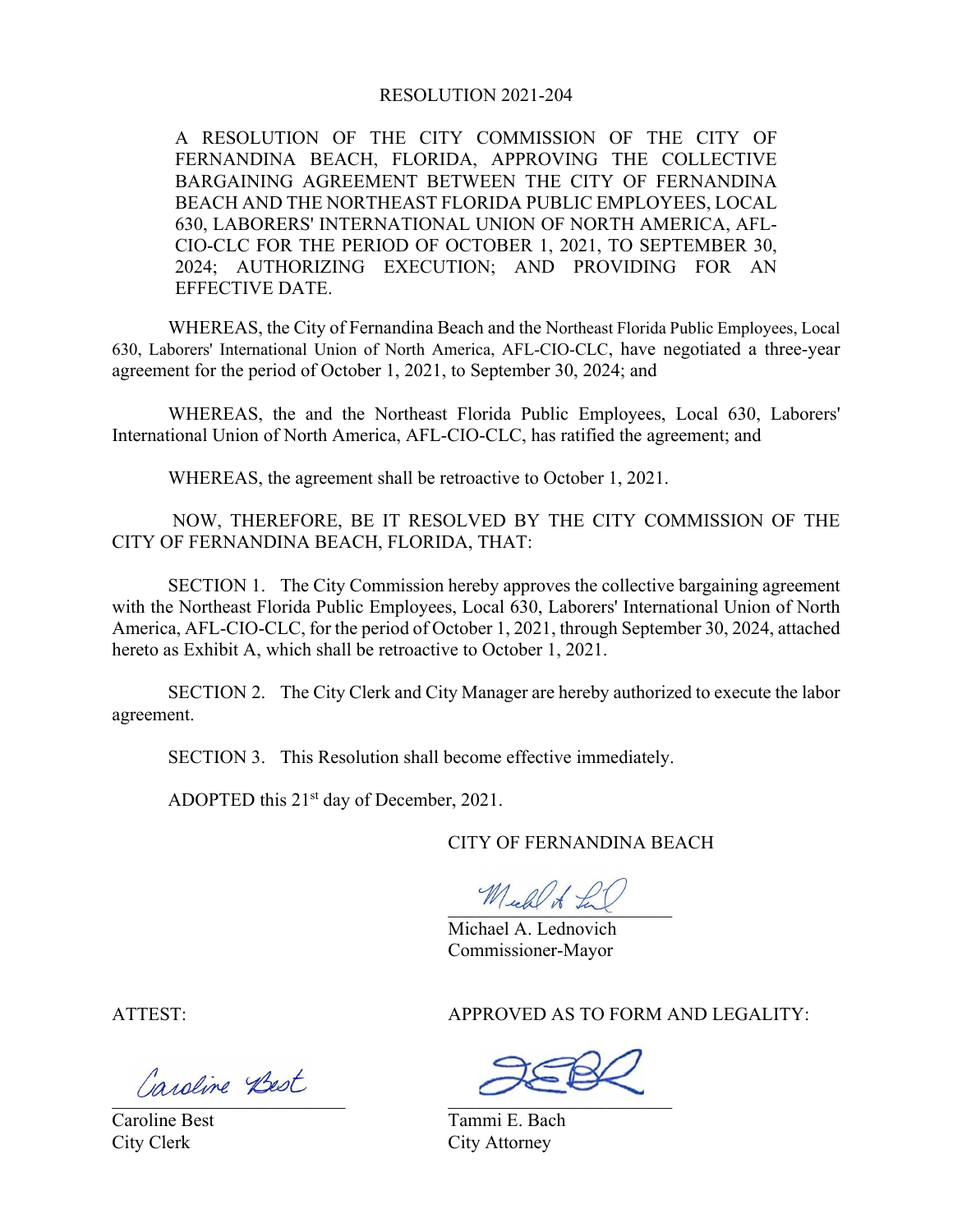Resolution 2021-204 Exhibit "A"

# **THE CITY OF FERNANDINA BEACH**

## **AND**

# **THE NORTHEAST FLORIDA PUBLIC EMPLOYEES, LOCAL 630 LABORERS' INTERNATIONAL UNION OF NORTH AMERICA, AFL-CIO-CLC**

# **AGREEMENT**

# **EFFECTIVE: OCTOBER 1, 2021 – SEPTEMBER 30, 2024**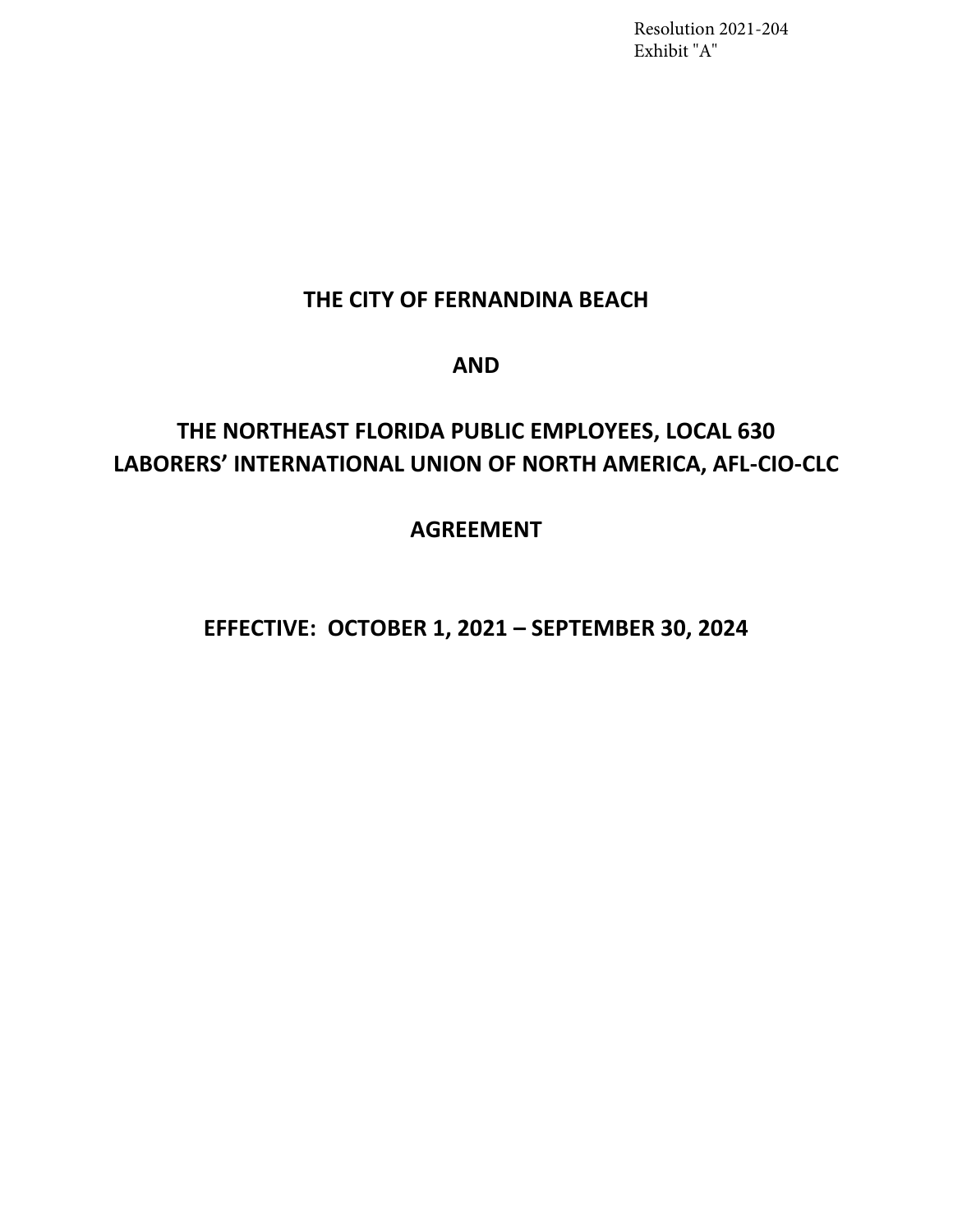# **Table of Contents**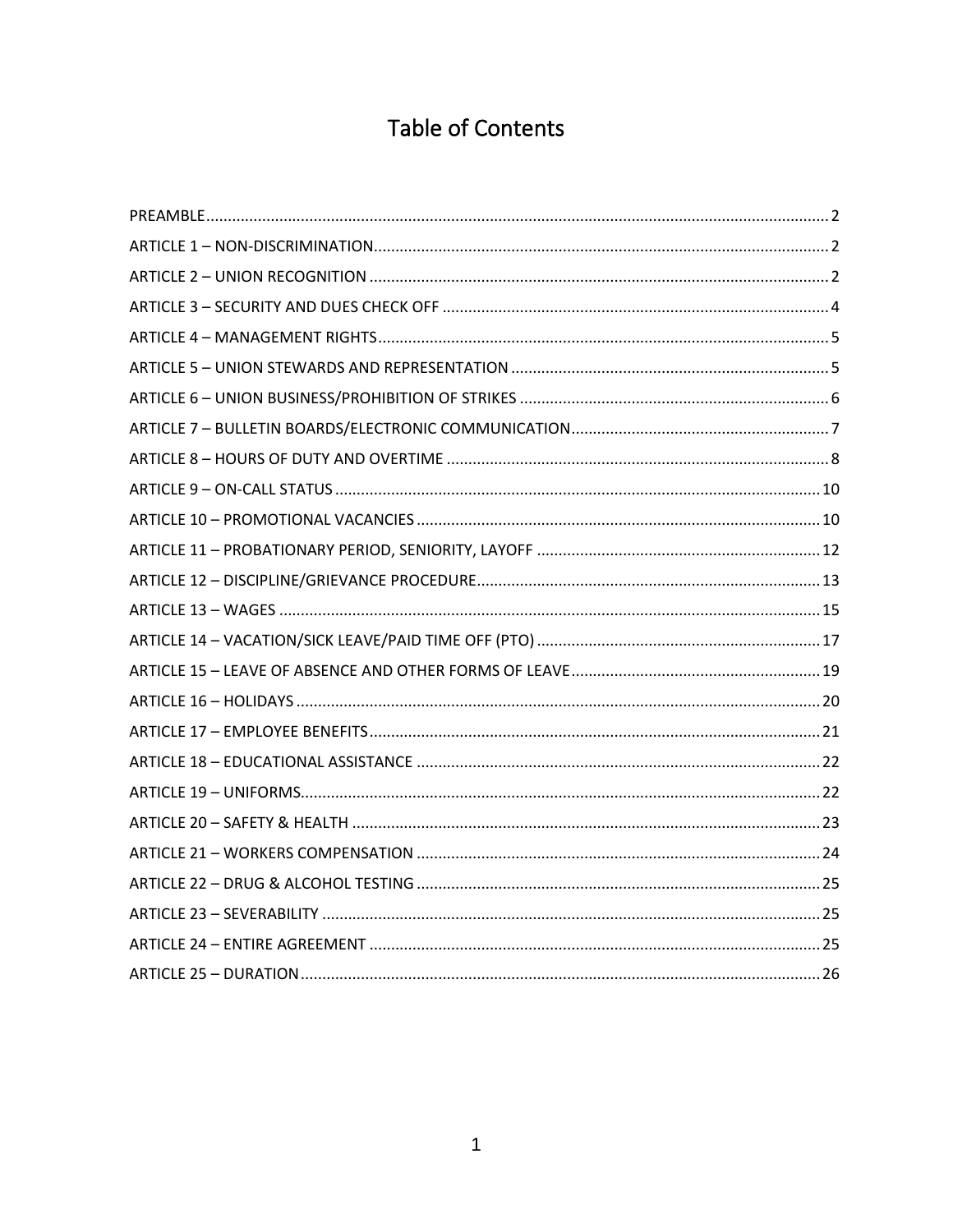#### <span id="page-3-0"></span>PREAMBLE

This AGREEMENT, entered into December 3, 2021, between the CITY OF FERNANDINA BEACH, hereinafter referred to as the "City" (or the Employer") and the Northeast Florida Public Employees, Local 630, Laborers' International Union of North America, AFL-CIO-CLC, hereinafter referred to as the "Union".

It is the intent and purpose of this Agreement to assure a sound and mutually beneficial working and economic relationship between the parties hereto; to provide an orderly and peaceful means of resolving any misunderstandings or differences which may arise; and, to set forth herein basic and full agreement between the parties concerning rates of pay, wages, hours of employment, and other terms and conditions of employment. There are, and shall be, no individual arrangements contrary to the terms herein provided. It is understood that the City is engaged in furnishing essential public services which vitally affect the health, safety, comfort, and general well-being of the public, and both parties hereto recognize the need for continuous and reliable service to the public.

#### <span id="page-3-1"></span>ARTICLE 1 – NON-DISCRIMINATION

- 1.01 Nothing in this contract shall prevent compliance with applicable governmental laws or lawful regulations including laws prohibiting discrimination based on race, creed, religion, color, national origin, gender, political affiliation, age, or disability.
- 1.02 The parties agree not to interfere with the right of any employee covered by this contract to become a member of the Union, withdraw from membership in the Union, or refrain from becoming a member in the Union. There shall be no discrimination against any employee covered by this contract by reason of Union membership or activity, or lack of union membership or activity.
- 1.03 All references in this contract to employees of the male gender are used for convenience only and shall be construed to include all employees.

## <span id="page-3-2"></span>ARTICLE 2 – UNION RECOGNITION

2.01 Pursuant to and in accordance with all applicable provisions of Chapter 447, Florida Statutes, and in accordance with the Public Employees Relations Commission Certification Number 2012, dated September 30, 2021, the City of Fernandina Beach (City) recognizes the Northeast Florida Public Employees, Local 630, Laborers International Union of North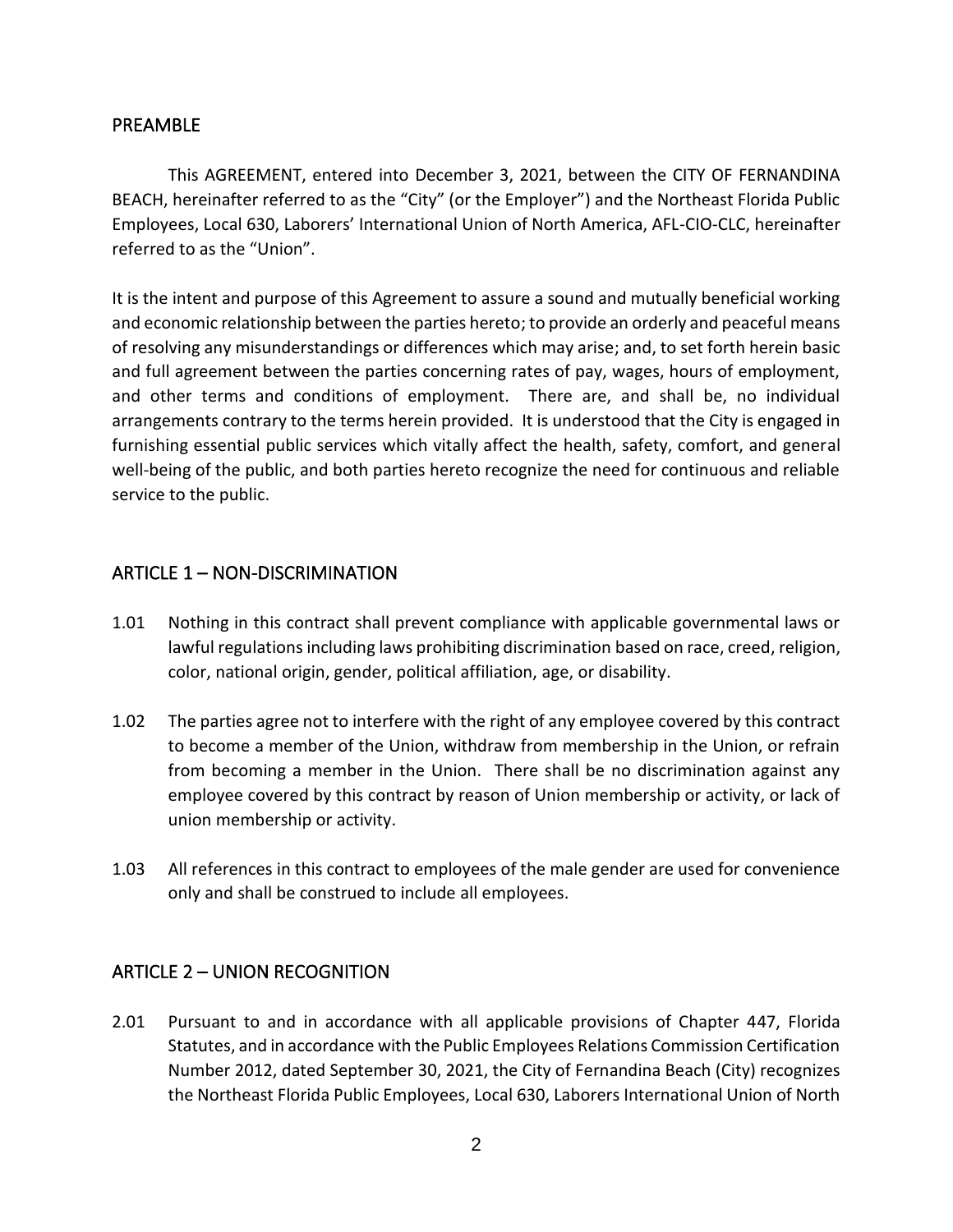America, AFL-CIO-CLC (Union) as the exclusive collective bargaining representative of the public employees described in Section 2.02 below.

2.02 List of all included positions: All full-time, non-exempt employees in the following classifications:

> Accounting Clerk, Administrative Specialist, Building Inspector I, Building Inspector II, Building Inspector III. Chief Plant Operator, Code Enforcement Officer, Customer Service Specialist, Electrician/HVAC Technician, Engineer I, Evidence & Property Custodian, Fire Inspector, Foreman, Heavy Equipment Operator, Heavy Equipment Operator I-Stormwater, Heavy Equipment Operator II-Stormwater, Help Desk Specialist, Information Technology Technician, Lead Operator, maintenance Assistant, Maintenance Tech-Facilities, Maintenance Tech I, Maintenance Tech II, Maintenance Tech III, Maintenance Worker, Master Mechanic, Master Mechanic Senior, Mechanic, Meter Reader, Permit Specialist, Planning Technician, Plans Examiner, Plant Operator, Police Service Aide, Purchasing Agent, Records Coordinator, Recreation Aide, Recreation Coordinator, Recreation Leader, Sign Technician, Senior Building Inspector, Senior Electrician/HVAC Technician, Senior Permit Specialist, Senior Maintenance Worker, Senior Plans Examiner, Staff Assistant, Stormwater Operator I, Stormwater Operator II, Utility Billing Specialist, Warehouse Technician, Water Collector, Water Fitness Instructor, Water Locator, Water Tech I, Water Tech II, Wastewater Plant Operator Trainee, Wastewater Systems Technician I and Wastewater Systems Technician II.

- 2.03 The Business Manager of the Union, or his Alternate, will be the official spokesperson for the Union in any matter between the Union and the City. Any alternate designated by the Business Manager shall be designated in writing and include the period covered by such designation.
- 2.04 Employees of the bargaining unit shall have the right to join the Union, to engage in lawful concerted activities for the purpose of collective bargaining or other mutual aid and protection, and to express or communicate any view, grievance, complaint, or opinion, within the bounds of good taste related to the conditions or compensation of public employment or its betterment, all free from any restraint, coercion, discrimination, or reprisal. There shall be no restraint, discrimination, intimidation, or reprisal against any employee because of that employee's membership or lack of membership in the Union or by virtue of his holding office or not holding office in the Union. This provision shall be applied to all employees of the City and the Union.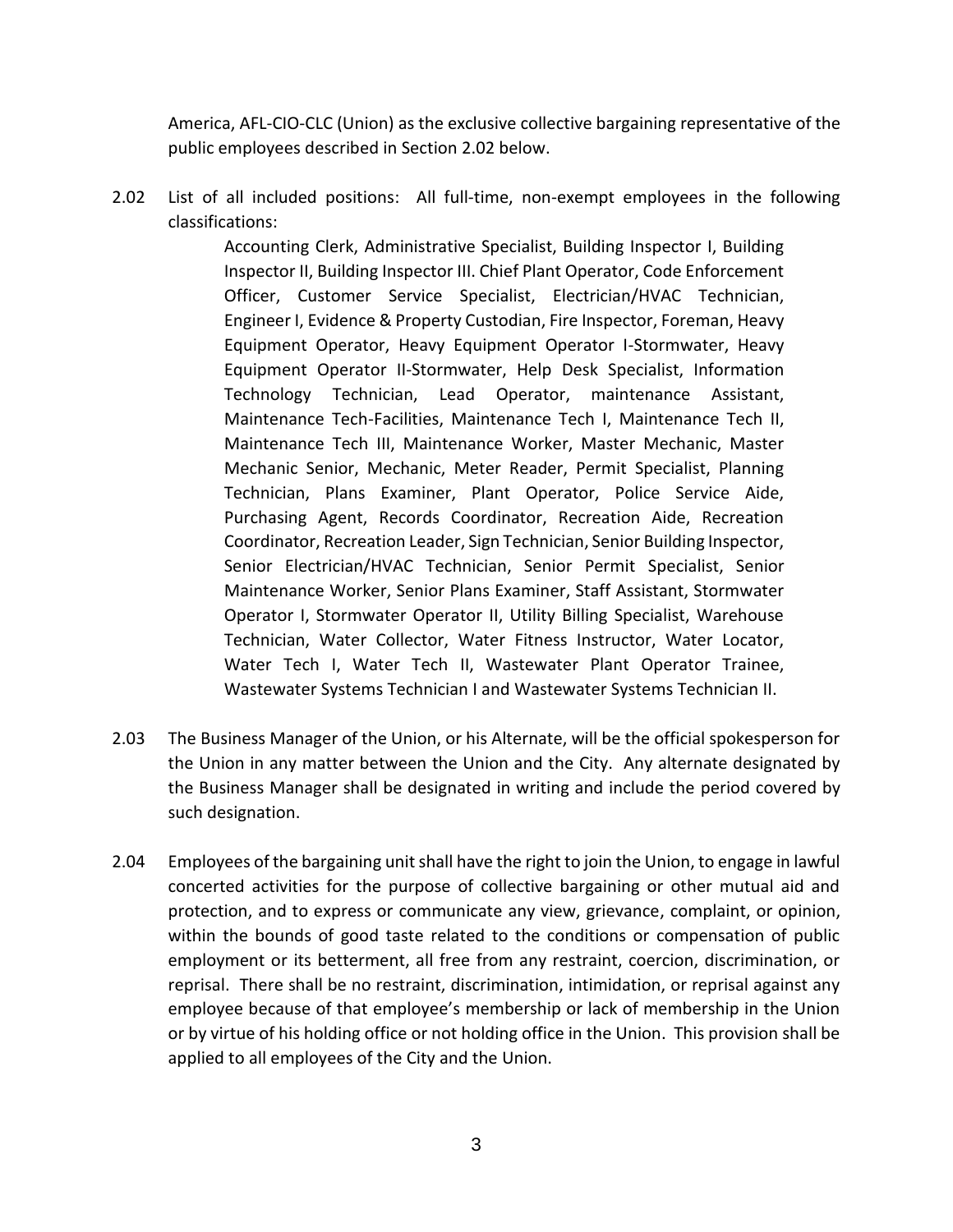## <span id="page-5-0"></span>ARTICLE 3 – SECURITY AND DUES CHECK OFF

- 3.01 A copy of this Agreement shall be provided to all members of the bargaining unit in the following manner:
	- a. The City agrees to have an electronic version with any amendments, Memorandum of Agreements and Memorandum of Understandings available for reference by bargaining unit employees.
	- b. The City agrees to provide all persons hired into a job classification represented by the Union a copy of the current Agreement.
- 3.02 Upon receipt of a written authorization from an employee covered by this Agreement, the City will deduct from the employee's pay the amount owed to the Union for dues and uniform assessments. It is understood that this provision will provide for at least twentysix (26) deductions per year. The City will remit all sums to the Union within forty (40) days from the date of the deduction. The City's remittance will be deemed correct if the Union does not give written notice to the City within two (2) calendar weeks after a remittance has been received, of its belief, with reason(s), that the remittance is incorrect. The Union shall notify the City in writing thirty (30) days prior to any change in its regular dues structure.
- 3.03 The Union will indemnify, defend, and hold the City harmless against any claim made and against any suit instituted against the City on account of any deduction for Union dues or uniform assessments.
- 3.04 An employee may revoke his authorization for deduction of dues or uniform assessments, provided the employee gives written notice to the Union and the City's Human Resources Department. Dues revocation will be processed through the Union.
- 3.05 No deduction shall be made from the pay of any employee for any payroll period in which the employee's net earnings for that payroll period are less than the amount of dues to be checked off. Net earnings shall mean net after required deductions of federal taxes, social security, pension, and insurance benefits. Dues will be reinstated automatically once earnings exceed the amount of dues to be checked off.
- 3.06 All references to days shall refer to calendar days unless otherwise specified.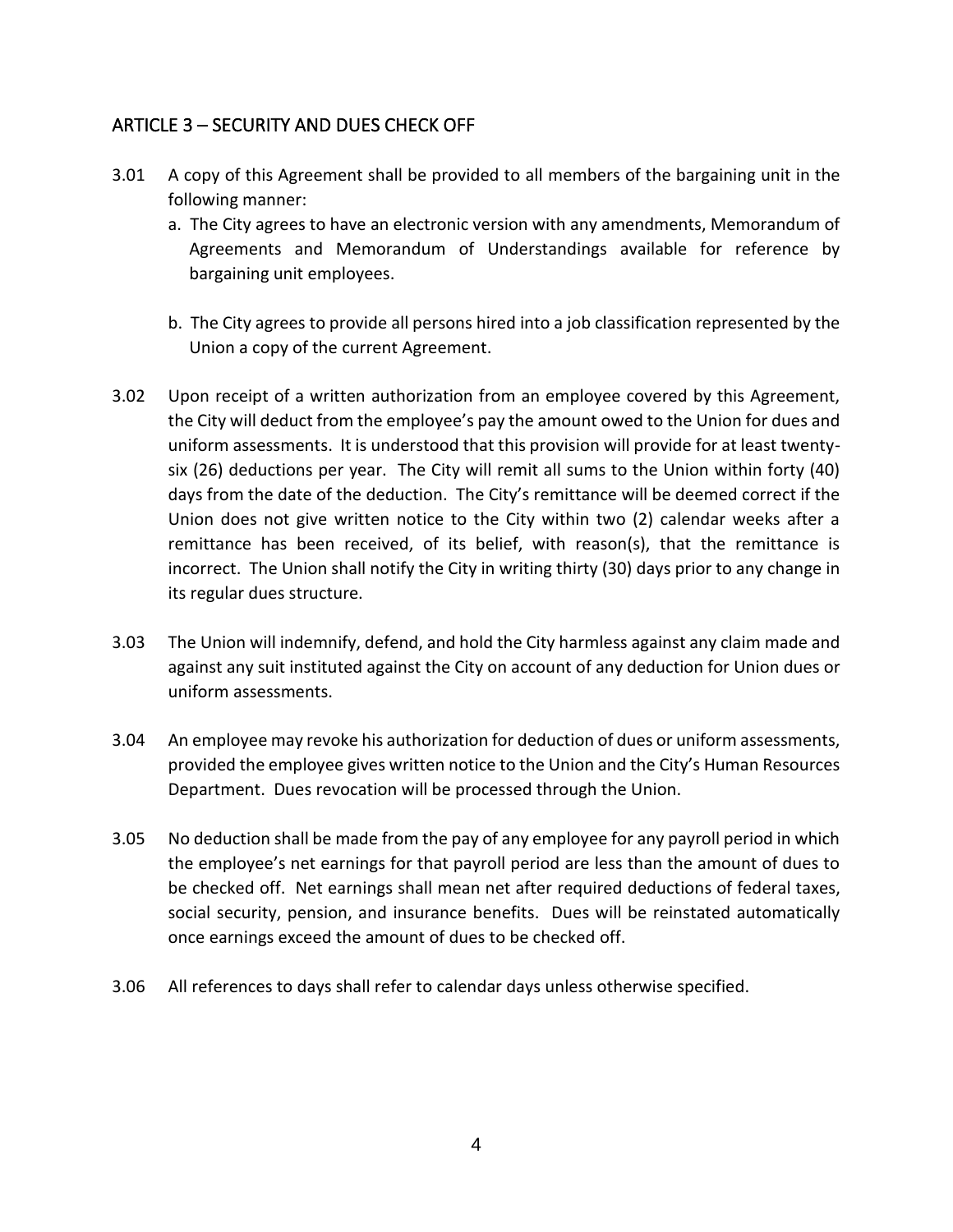## <span id="page-6-0"></span>ARTICLE 4 – MANAGEMENT RIGHTS

- 4.01 The Union agrees that the City has and will continue to retain, whether exercised or not, the sole right to operate and manage its affairs in all respects; and the powers of authority which the City has not officially abridged, delegated, or modified by the express provisions of the Agreement are retained by the City. The rights of the City, through its management officials, shall include, but shall not be limited to, the right to determine the organization of the City government; to determine the purpose of each of its constituent departments; to exercise control and discretion over the organization and efficiency of operations of the City, including the right to assign work and overtime; to hire, examine, classify, promote, train, transfer, assign, and schedule employees in positions of the City; to suspend, demote, discharge, or take other disciplinary action against employees for proper cause; to increase, reduce, change, modify or alter the composition and size of the work force, including the right to relieve employees from duties because of lack of work, funds, or other legitimate reasons; to determine the location, methods, means, and personnel by which operations are to be conducted, including the right to determine whether goods or services are to be made or purchased; to establish, modify, combine or abolish job classifications; to change or eliminate existing methods, equipment or facilities; and to establish, implement and maintain an effective internal security program.
- 4.02 The City has the sole authority to determine the purpose and mission of the City, to prepare and submit budgets to be adopted by the City Commission, and to expend monies appropriated by the City Commission, as it shall deem desirable.
- 4.03 Those inherent managerial functions, prerogatives, and policy-making rights which the City has not expressly modified or restricted by a specific provision of this Agreement are not in any way, directly or indirectly, subject to the grievance procedure contained herein.
- 4.04 If it is determined that civil emergency conditions exist, including, but not limited to, riots, civil disorders, hurricane conditions, or similar catastrophes, the provisions of this Agreement may be suspended by the City Manager during the time of the declared emergency, provided that the wage rates and monetary fringe benefits shall not be suspended.

#### <span id="page-6-1"></span>ARTICLE 5 – UNION STEWARDS AND REPRESENTATION

- 5.01 The City recognizes and shall work directly with the Union Business Manager or Union stewards pursuant to Section 2.03 of this Agreement on all matters relating to grievances and interpretation of this Agreement.
- 5.02 Employees covered by this Agreement will be represented by six (6) stewards designated by the Union. Union stewards shall be active employees and members of the bargaining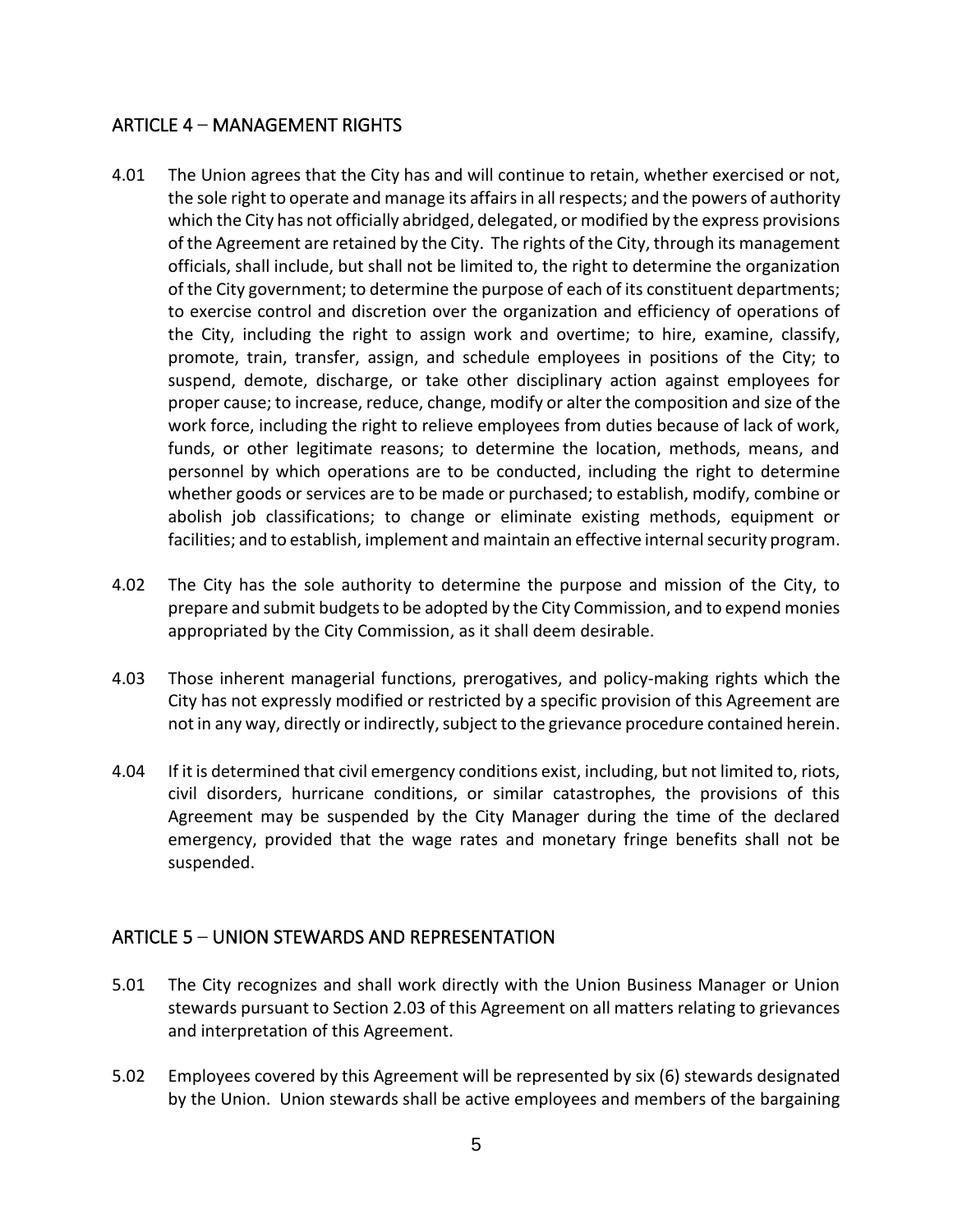unit. The Union will also name a chief steward in addition to the five (5) other stewards. The Chief steward can handle issues at any work location as needed; in addition, he will also act as a second primary contract for the Union (in addition to the Union Business Manager).

- 5.03 A written list of the Union stewards shall be furnished to the City's Human Resources Department prior to the effective date of their assuming duties of office. The Union shall notify the Human Resources Department promptly of any changes in Union stewards.
- 5.04 Officials of the Union, as designated in Section 2.03 of this Agreement may, with proper authorization, be admitted to the property of the City. Union officials shall be able to speak to employees before or after regular working hours or during the lunch period of said employees on City property in areas mutually agreed upon by the Union and the City.
- 5.05 Union representatives, while on City property and functioning as stewards, are subject to the same rules of the City as all other public employees, except as specifically provided in this Agreement.
- 5.06 Active solicitation by the Union of grievances and the collection of Union monies shall not be engaged on the City's property.
- 5.07 No employee shall function as a Union steward while on leave of absence without the mutual consent of the Union and the City.
- 5.08 When it becomes necessary for a Union steward to enter a work area other than his own for the purpose of conducting Union business authorized by the Agreement, he will secure permission for his presence from the Manager or designee of that work area and notify the Manager or designee of the general nature of his business. Such permission shall not be unreasonably withheld.

#### <span id="page-7-0"></span>ARTICLE 6 – UNION BUSINESS/PROHIBITION OF STRIKES

- 6.01 It is understood and agreed that employees functioning as Union stewards have productive work to perform and will not leave their jobs during work hours except after properly requesting and receiving authorization from their Department Director only after stating what official Union business is to be performed. Such Union business shall not be unreasonably withheld.
- 6.02 During the term of this Agreement, the City will provide up to two (2) days without loss of pay for LiUNA steward training for no more than six (6) Union stewards.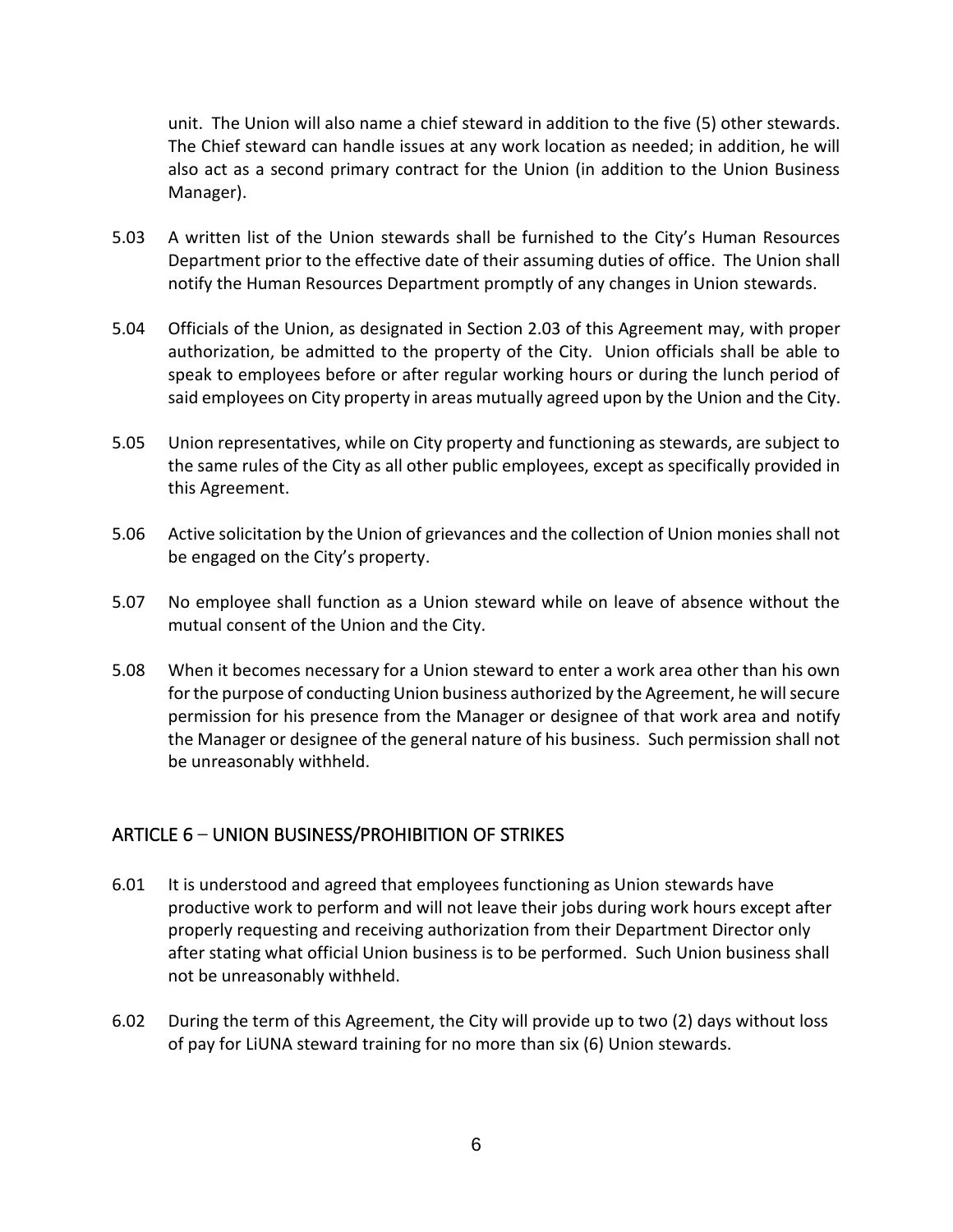- 6.02 The City and the Union agree to meet and confer on matters of interest upon the written request of either party. The written request shall state the nature of the matters to be discussed and the reason(s) for requesting the meeting. Discussion shall be limited to matters set forth in the request or other subjects mutually agreed to, but it is understood that these meeting shall not be used to renegotiate this Agreement. Union representatives shall receive their regular pay for attending special meetings, provided that the meeting takes place during the representative's normal workday.
- 6.02 Strikes Prohibited: No public employee or employee organization may participate in a strike against a City by instigating or supporting, in any manner, a strike. Any violation of this section shall subject the violator to the penalties provided in Chapter 447.507 of the Florida Statutes or any amendments thereto. It is further agreed, and in consideration of this Agreement, that the City shall not, partially, or wholly lock out any employees for the duration of this Agreement. Lockouts shall be the denying of employee access to work to pressure the employees and/or the Union to accept the City's offered terms of employment. The City has the right to discipline any employee who violates the provisions of Section 6.01.

## <span id="page-8-0"></span>ARTICLE 7 – BULLETIN BOARDS/ELECTRONIC COMMUNICATION

7.01 The City shall provide the Union with suitable bulletin board space and the Union agrees to use the space provided only for Union business, to include:

Notice of Union Meetings Reports of Union Committees Union Elections Rulings and Policies of the Union Notice of Recreational and Social Affairs Official Grievance Documents and Related Attachments Copies of MOA's or MOU's Job Descriptions Policies of the City

- 7.02 The Union agrees the space will not contain controversial or political material, such as taking sides on issues or supporting a particular candidate for public office.
- 7.03 The Union agrees to provide the City Human Resources Director copies of all materials or notices prior to posting on the bulletin board.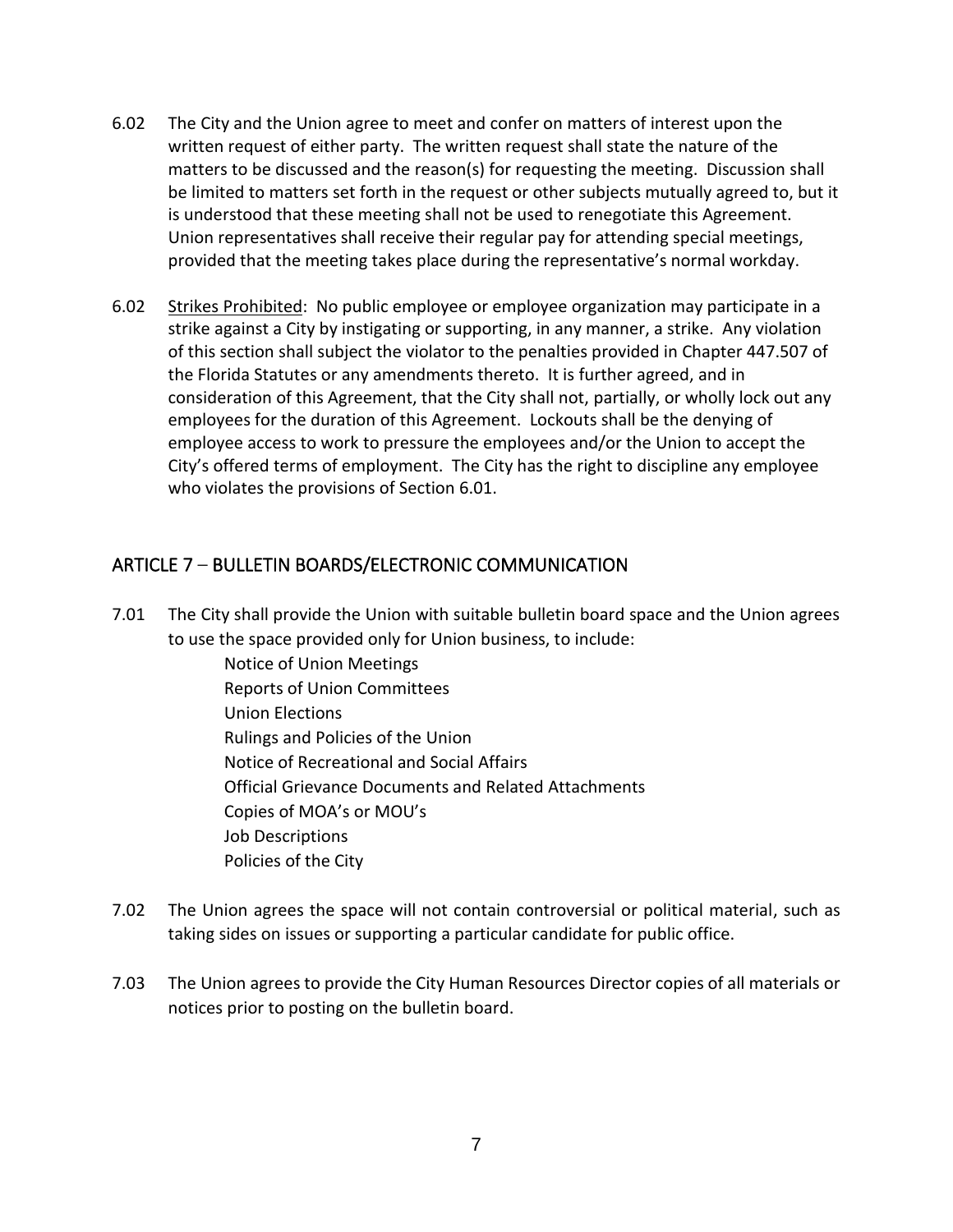## <span id="page-9-0"></span>ARTICLE 8 – HOURS OF DUTY AND OVERTIME

#### 8.01 Duty Time:

- a. The normal work cycle shall be forty (40) hours in a seven (7) day period. The seven (7) day period shall begin on Sunday, 12:01 a.m., and end on Saturday midnight.
- b. The normal workday shall consist of eight (8) consecutive hours unless employee agreement is received for a split shift, exclusive of the lunch period, or in the case of other departments where ten (10) or twelve (12) hour workdays are scheduled. The day for shift workers shall begin at 7:00 a.m. and end at 7:00 a.m. the following day. Establishment of shift days, beginning times and rotation are the responsibility of management. Any changes in these shift parameters will be discussed with the shift employees prior to implementing any changes.
- c. Employees may, at times, be required to work an alternate workweek. The City will make every effort to give employees forty-eight (48) hours advance notice, unless otherwise agreed to by the affected employee.
- d. The City agrees to keep work in excess of established schedules at a minimum and to permit such work only when it is necessary to meet City operational requirements. The City agrees to schedule workers no more than sixteen (16) hours consecutively with an eight (8) hour rest period between shifts.
- 8.02 Employees will be allowed one (1) break period, not to exceed fifteen (15) minutes, in any consecutive four (4) hour period. The City shall designate when these occur. Employees are not permitted to leave the work site during the break period. Paid breaks will not be combined with any other breaks or meal periods or at the beginning or end of the work period. Break time will begin when the employee stops work and end when the employee returns to work. In the event a rest period cannot be granted because of an emergency, the supervisor may delay or cancel the rest period. Said rest period shall not be carried over to any other shift or day.

#### 8.03 Overtime:

a. All time authorized and worked in excess of the work cycle described in Section 8.01(a) above, shall be compensated at the rate of one and one-half  $(1 \frac{1}{2})$  times the regular pay of the employee or granted Compensatory "Comp" time in accordance with the Fair Labor Standards Act (FLSA) and this Article. Holiday, Vacation and PTO will count toward hours worked for overtime calculation.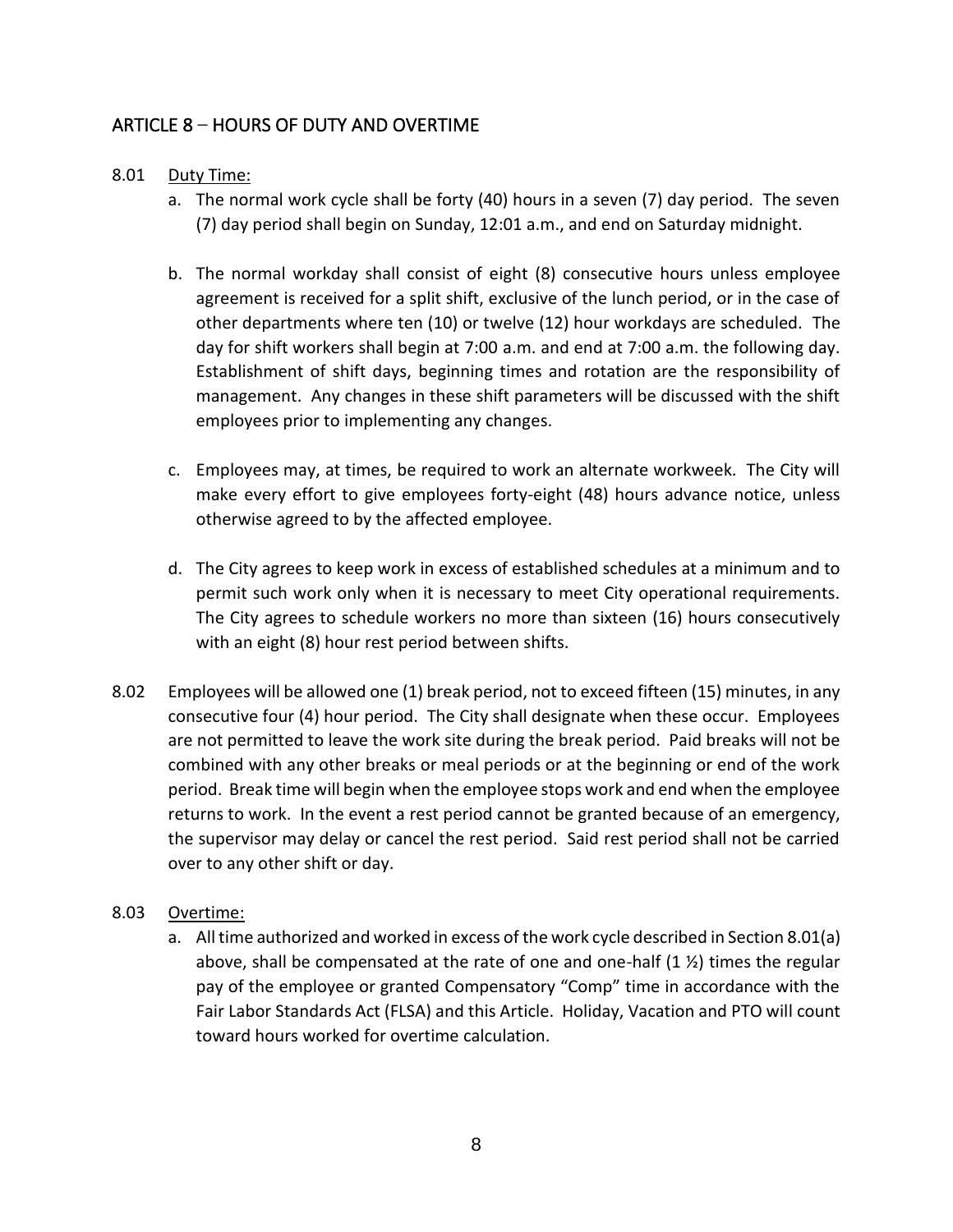- b. Overtime will not be worked without the prior approval of the Department Director or his designee.
- c. In the event an employee is called back to work after completing his work shift, he shall be paid for all time worked, but not less than three (3) hours at his appropriate overtime rate of pay.
- d. The City will make every effort to assign overtime in a fair and equitable manner. Each Division will develop an overtime roster for assignment of overtime if necessary and rotate qualified employees on an equal basis. However, qualifications to perform the job will be taken into consideration in assigning overtime. In the event of mandatory overtime, assignments will be made as follows:
	- 1. Volunteers
	- 2. Mandatory assignment will include all Union personnel of all Departments as necessary.

#### 8.04 Comp Time:

An employee may elect to take compensatory leave time in lieu of over-time pay, if mutually agreed upon by the employee and the department Director or his/her designee, up to a maximum accumulation of eighty (80) hours. The accumulated compensatory hours may be carried over from year to year but shall not exceed forty (40) hours in total at any time.

All hours in excess of the maximum shall be in the form of pay. An employee who wishes to take compensatory leave time shall submit a leave request with reasonable notice. Approval or denial of the request will be made by the department Director or designee based on the operational or fiscal impact of the request.

An employee separating from the City on a voluntary or involuntary basis shall receive a lump sum payment for any accumulated compensatory time.

An employee shall be allowed to sell back forty (40) hours of compensatory time at the employee's regular hourly rate of pay once per year. Compensatory time sell-back shall not be pensionable.

8.05 Should an emergency be declared by the City Manager, employees that are directed to not report to work shall be compensated at one-half of their regular rate. Employees that are required to remain on duty shall be compensated at their regular pay. During hazardous conditions, as determined by the City Manager, or in the absence thereof his/her designee, employees shall be compensated at double their regular rate.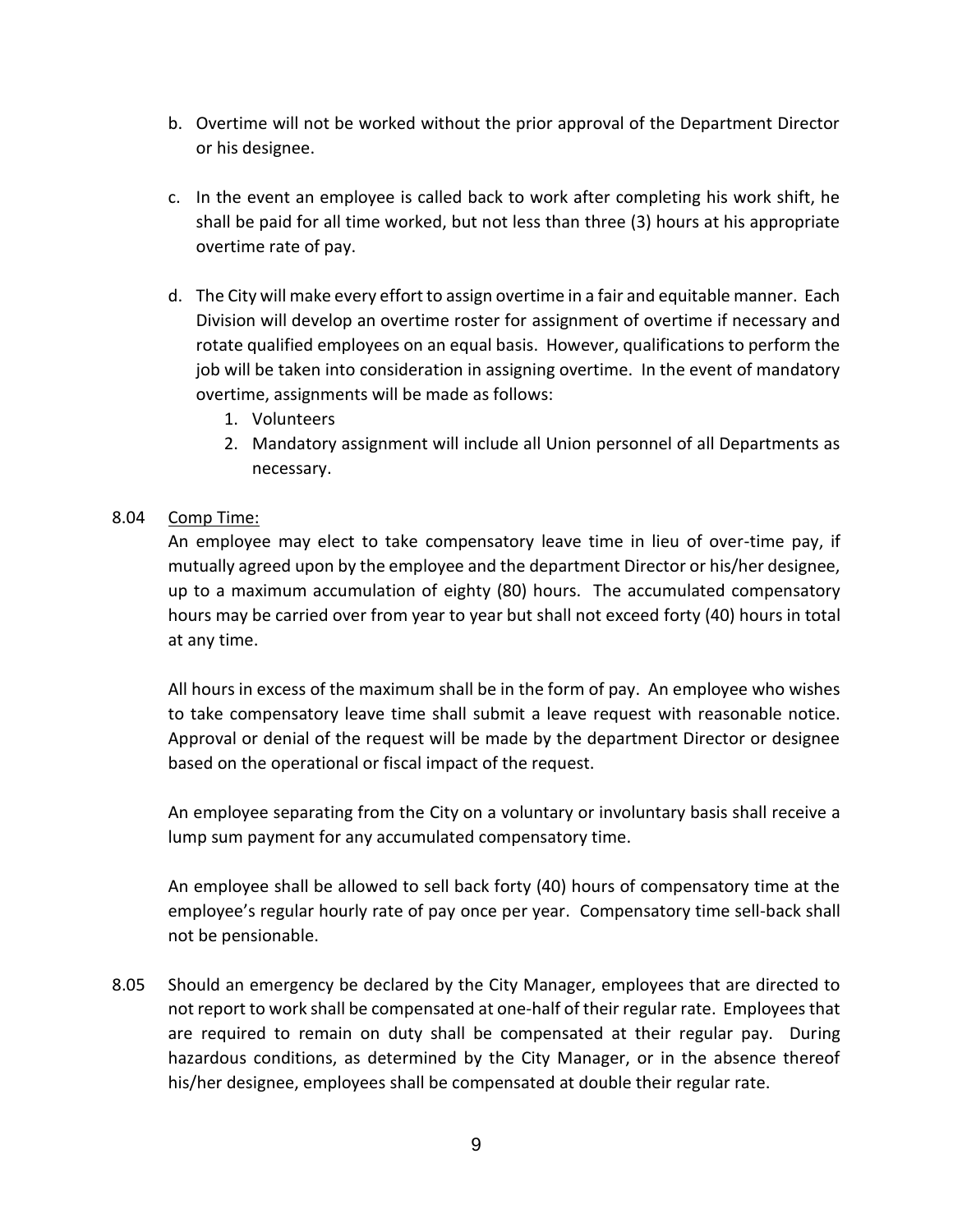## <span id="page-11-0"></span>ARTICLE 9 – ON-CALL STATUS

- 9.01 In the event of an emergency such as, but not limited to, hurricanes, man-made disasters, etc., employees must be ready to be called to work in an urgent situation during off-duty time. Any employee who is required to remain on an emergency stand-by basis and in telephone contact shall be compensated at the rate of time and one-half (1½) of the base rate of pay for a minimum of three (3) hours per twenty-four (24) hour period. Any employee who is required to remain on-site during an emergency beyond his/her normally scheduled hours will be compensated at the rate of time and one-half  $(1 \frac{1}{2})$  of the base rate of pay for a minimum of three (3) hours. Failure to comply may be considered insubordination and may be subject to disciplinary action.
- 9.02 Employees who accept after hours work must report within one (1) hour of receipt of the call. Employees who fail, after accepting after hours work to respond within one (1) hour of receipt of the call may be subject to disciplinary action.
- 9.03 Certain employees are required as a matter of public safety as determined by the city to be placed in an on-call status. The city will not restrict the movement of employees who are required to remain in this status; however, employees on an on-call status must respond to any calls made to them within thirty (30) minutes of receipt of the call in a city provided vehicle.
- 9.04 Employees will be compensated for remaining in an on-call status in the following manner:
	- a. An employee placed in an on-call status will be paid for three (3) hours at the rate of time and one-half (1½) the base rate of pay each day for the week in which the employee is on-call. The three (3) hours will cover the first call-in each day. If the first call-in takes longer than three (3) hours, then the total hours will be paid at the overtime rate.
	- b. The employee shall be guaranteed not less than one (1) hours pay at the rate of time and one-half (1½) of their base rate of pay for each call-in after first call in for that on call 24-hour period. All time worked when on-call shall be paid at the rate of time and one-half (1½) the base rate of pay.

## <span id="page-11-1"></span>ARTICLE 10 – PROMOTIONAL VACANCIES

10.01 The City will post position vacancies in the bargaining unit within 30 working days after the position becomes vacant. If the City deems it necessary to change, alter or not fill a position, the Union will be informed within ten (10) working days.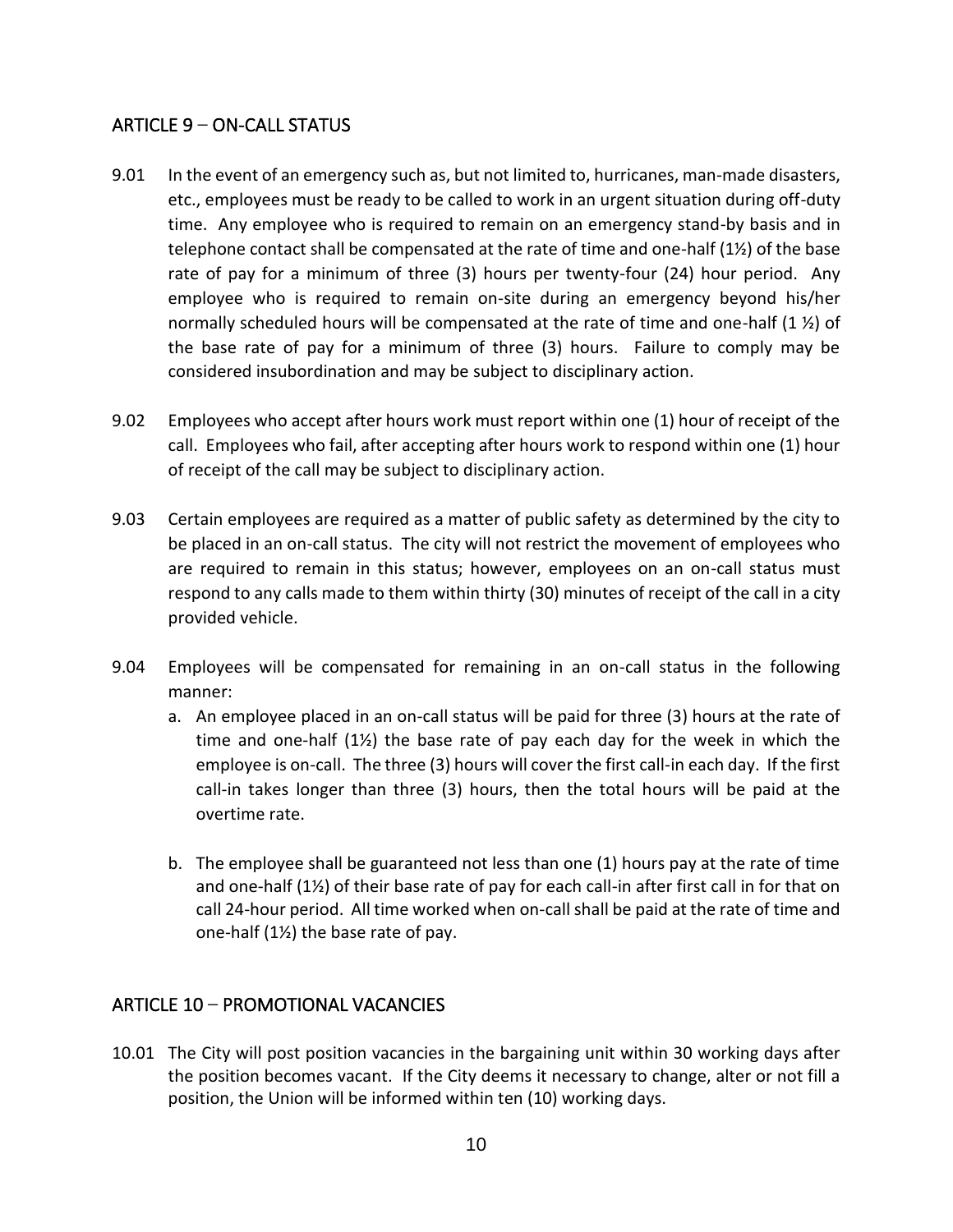- 10.02 The City agrees to post vacancies within the bargaining unit for a minimum of seven (7) calendar days. An employee interested in a job vacancy will complete an application and submit to the Human Resources Department. Any applicant or City employee may request to be considered for the vacant position provided:
	- a. The employee had no disciplinary action in the previous twelve (12) months. Informal counseling and verbal warnings will not be counted for purposes of this Article.
	- b. A new employee has completed 90-days of continuous employment.
- 10.03 All employees who meet the minimum qualifications for the position, as advertised, will be referred for consideration. Vacancies will be filled by selecting the best qualified candidate based upon prior experience directly or indirectly related to the job, education and formal training, performance history, required licenses and certificates, including all State certifications/licenses, seniority, and the interview.
- 10.04 In the event a qualified City employee and a qualified non-City employee are competing for the same position and the ability to perform the job is substantially equal, the City employee shall be given preference.
- 10.05 The provisions of this Article shall not apply to classifications when promotion is based upon obtaining a higher-level certification and/or license from a regulatory agency (Example: Plant Operators, Maintenance Technicians, Stormwater Operator, Wastewater Systems Tech, etc.). Provisions of this section shall also not apply whenever a position is being upgraded in classification and is already occupied by a City employee.
- 10.06 Any employee who is promoted to a classification having a higher pay grade than his current pay grade shall receive an increase of 5% above his regular rate or to the minimum rate of the new classification, whichever is greater. Promotions resulting in a change in pay grade of three or more pay grades shall result in an increase of 10% or to the minimum rate of the new classification, whichever is greater. Promotional increases may be exceeded at the time of promotion for employees who have key skills and have demonstrated outstanding performance.

An employee who elects to be demoted to a lower classification having a lower pay grade than his current pay grade shall receive a decrease of 5% below his regular rate. Demotions resulting in a change in pay grade of three or more pay grades shall result in a decrease of 10% below his regular rate. If the 5% or 10% demotion rate still exceeds the maximum of the new classification, the employee will be moved to the maximum rate.

10.07 Promoted employees shall not be placed on probation in their new classification unless they have not completed their initial 180-day probationary period as a new-hire.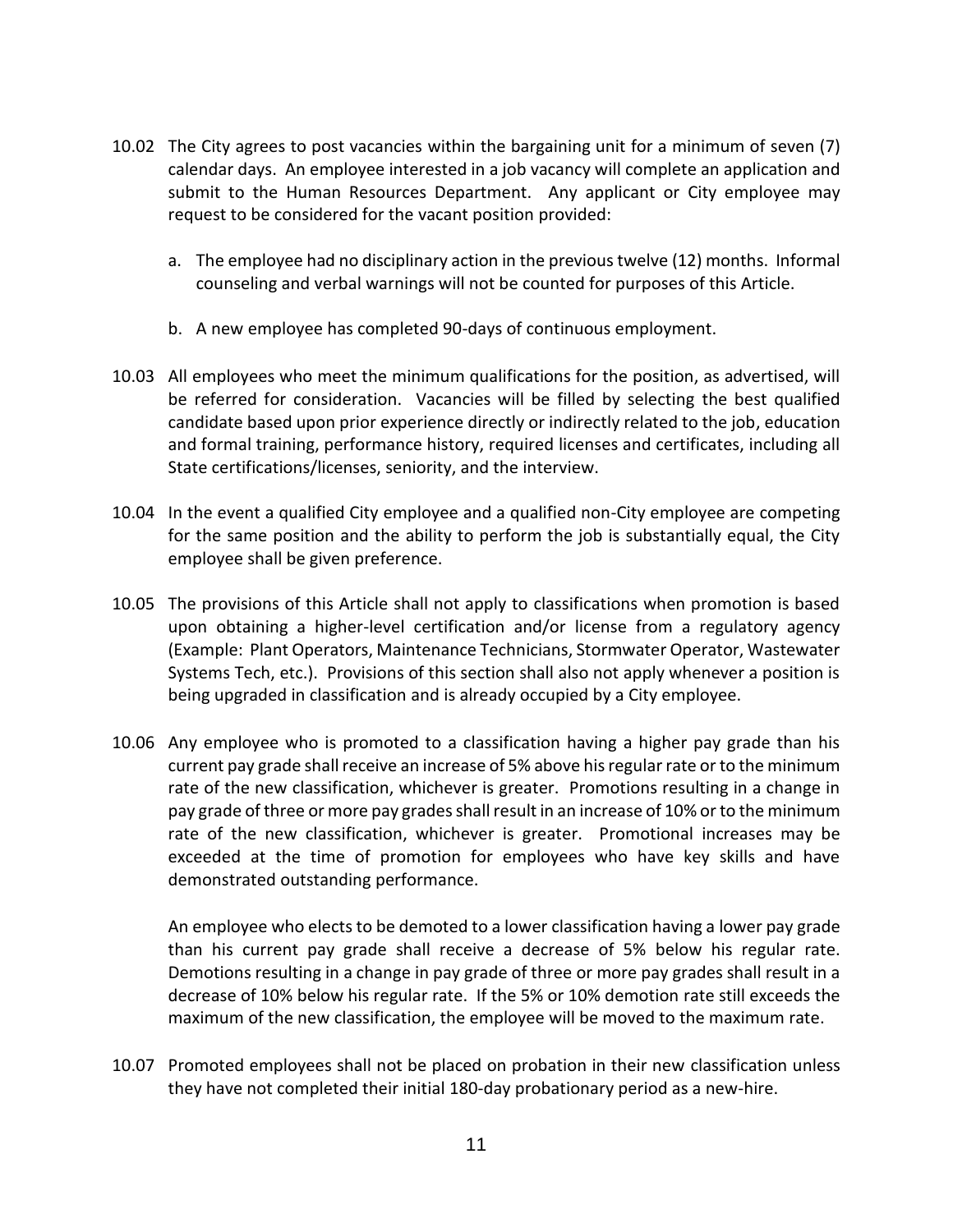#### 10.08 Promotion increases shall not affect annual performance increase eligibility.

## <span id="page-13-0"></span>ARTICLE 11 – PROBATIONARY PERIOD, SENIORITY, LAYOFF

11.01 Initial Probationary Period: The probationary period for each newly hired employee in the bargaining unit shall be 180 days continuous service following the date of hire. An interruption for authorized leave of absence shall not constitute a break in continuous service, but any time on leave without pay shall not be credited as time in service and will be added to the 180-day probationary status. An employee terminated during the probationary period does not have the right to grieve the termination under the grievance procedures.

#### 11.02 Seniority

- a. Probationary employees do not acquire seniority with the City until they have successfully completed the probationary period. Upon completion, the employee's seniority date will commence with the employee's date of hire, if hired as a full-time employee, or date made regular status, if converted from seasonal or part-time status.
- b. City seniority is defined as an employee's continuous length of service with the City, commencing with last date of hire. When more than one (1) employee is hired on the same day, City seniority will be assigned in alphabetical order by last name.
- c. An employee's seniority will be broken when continuous service with the City is interrupted by resignation, discharge for cause, failure to return from an authorized leave of absence, lay-off for more than six (6) months, failure to respond to a recall within ten (10) working days, or retirement.

#### 11.03 Layoff

a. In the event of a lay-off for lack of funds or lack of work, employees will be given thirty (30) days written notice and will be laid off in inverse order of hire of the Union covered employees in the affected department. All part-time employees shall be laid off before any full-time employees within the same department that is being affected by the layoff. Employees shall be laid off by job classification with regard to seniority from least senior to most senior. The decision concerning which employee(s) are to be laid off within the affected job class shall be based upon the affected employee(s) ability to perform the remaining work available, past performance, and seniority. If all factors are equal, seniority in position shall take precedence in determining the order of the layoff with less senior employees in the position subject to lay off first.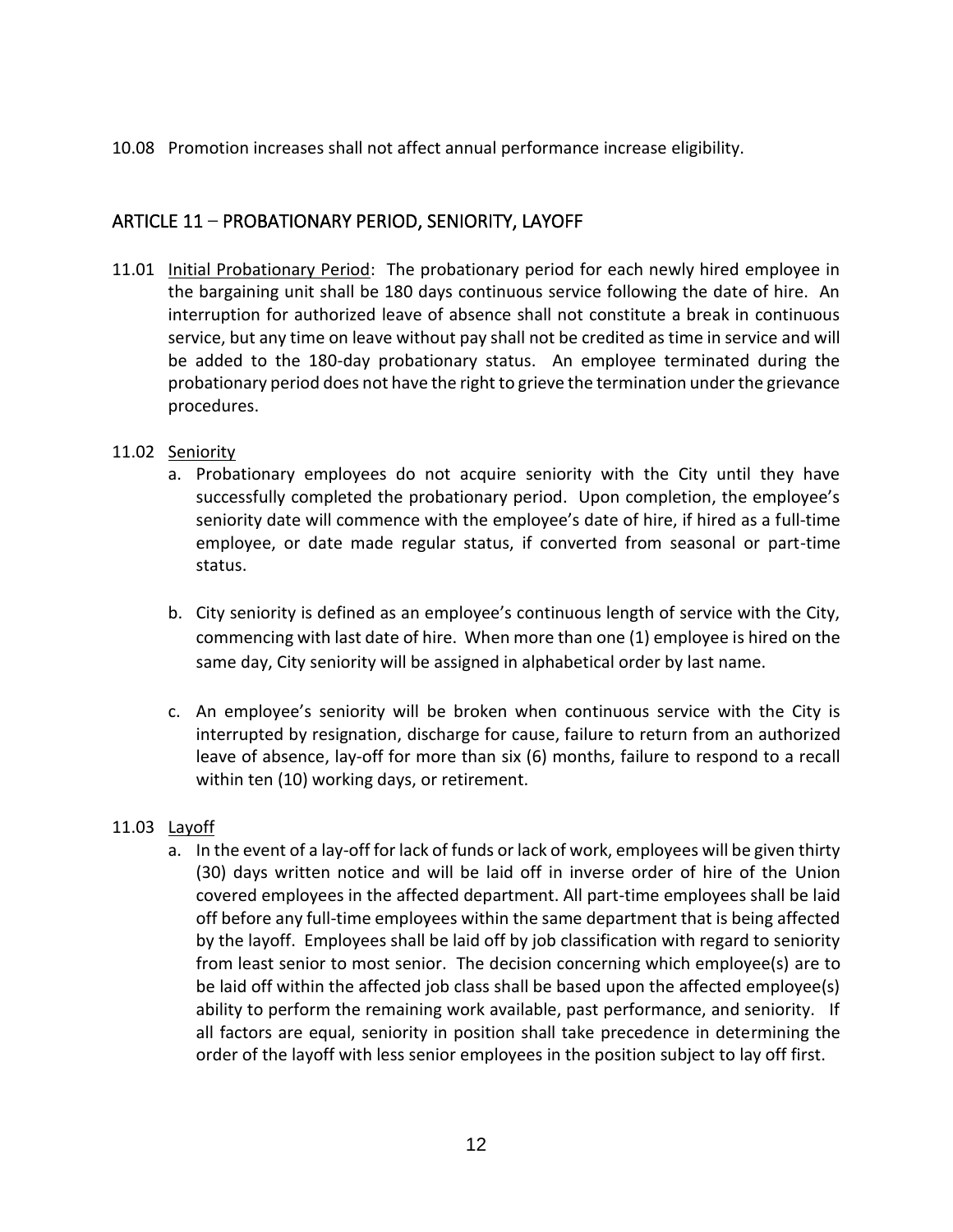- b. In the event laid off employees are recalled to work, recalls shall be in reverse order of lay-off.
- c. Notice of recall shall be sent to the former employee's last address by Certified Mail. All recalls must be responded to within ten (10) working days of receipt. Failure to respond will result in loss of seniority and recall rights.

## <span id="page-14-0"></span>ARTICLE 12 – DISCIPLINE/GRIEVANCE PROCEDURE

#### 12.01 Discipline

- a. An employee may be disciplined only for just cause. The employee and the Union shall be notified of a proposed action (excluding oral warnings) within ten (10) working days of the date of the incident giving rise to the charges. If extenuating circumstances exist, the Department Director will inform the Union Business Manager or designee there will be a delay in the discipline process.
- b. When an employee is questioned by management and the employee reasonably believes that the questioning may lead to disciplinary action against him, the employee has the right to request that a union representative be present at the meeting. The City will accommodate an employee's request for a union representative when a dismissal notice is being issued that may cause that employee to consider possible resignation. When an employee requests union representation pursuant to this Section, and a union representative is not immediately available, the City will agree to postpone the meeting for no longer than five (5) days in order for the employee to obtain union representation.
- b. Disciplinary actions involving discharge, demotion, or suspension with loss of pay, shall be subject to the Grievance procedure set forth in this Agreement.

#### 12.02 Grievance Procedures

a. It is the policy of the City to encourage discussion on an informal basis between a supervisor and employee concerning complaints. Such discussion should be held with a view to reaching an understanding that will resolve the matter in a manner satisfactory to the employee, without need for recourse to the formal grievance procedure. An employee's complaint will be presented and handled promptly and should be resolved at the lowest level of supervision consistent with the authority of supervisor. Nothing in this Article or elsewhere in this Agreement shall be construed to permit the Union to process a grievance (1) on behalf of any employee without his consent, or (2) with respect to any matter which is the subject of a grievance, appeal, administrative action before a governmental board or agency, or court proceeding brought by an individual employee or group of employees, or by the Union.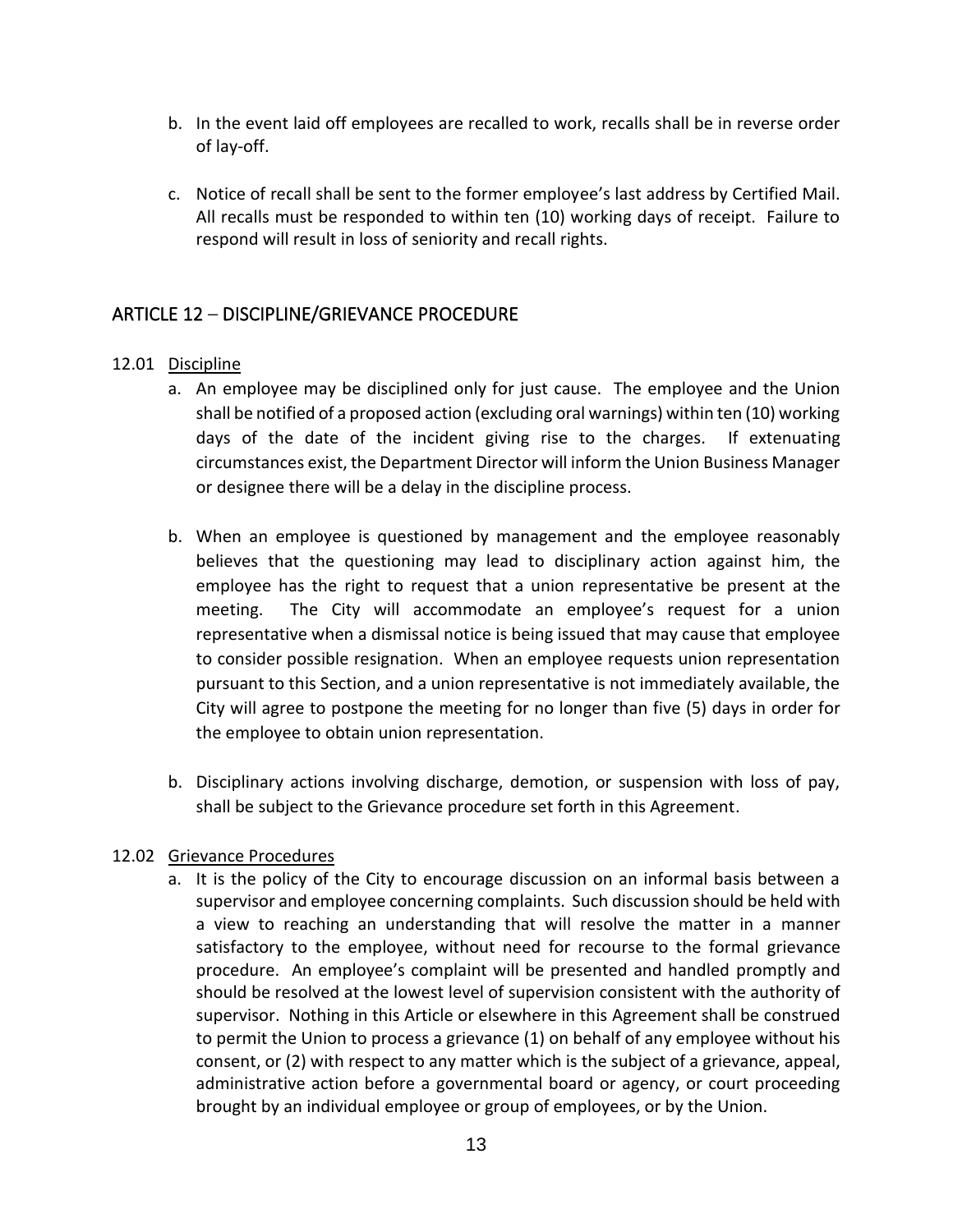- b. A "grievance" shall consist of disputes about interpretations and/or applications of particular clauses of this Agreement, and about alleged violations of this Agreement, including formal written discipline. All references to the term "working day" when used in this procedure, shall mean calendar days Monday through Friday, excluding holidays.
- c. Nothing in this Agreement shall be construed to prevent any employee from presenting his own grievance to the City, in person or by legal counsel, and having such grievances adjusted without the intervention of the bargaining agent, if the adjustment is not inconsistent with the terms of the Agreement, and if the bargaining agent or his designee has been given reasonable opportunity to be present at any meeting called for the resolution of such grievance.
- d. Grievances shall be presented and adjusted in the following manner:

Step 1 - Department Director Level – If an employee initiates his grievance at this step, the grievance will be reduced to writing on a mutually agreed upon form, setting forth the facts of the complaint and the Article/Section violated, within five (5) working days after receipt. If a response is not provided within the time allotted, the grievance may be submitted to the Human Resources Director for action by the City Manager.

Step 2 - City Manager Level - If the grievance is not resolved at Step 1, the employee may submit the grievance in writing through the Human Resources Director to the City Manager within five (5) working days after receipt of the reply at Step 1. The City Manager will have ten (10) working days to respond, in writing, to the grievance.

Step 3 - Arbitration Level – If the grievance is not resolved at Step 2, the Union may request arbitration within ten (10) business days after receipt of the response at Step 2 by submitting a request in writing to the Human Resources Director outlining the specific provision(s) of this Agreement at issue. If the grievance is not appealed for arbitration within the time limits, the decision of the City Manager shall be final and binding upon the aggrieved employee and/or the Union.

A City representative and the Union Business Manager will meet within five (5) working days of receipt of the request for arbitration to jointly apply to the Federal Mediation and Conciliation Service for a panel of seven (7) arbitrators. Within ten (10) working days of receipt of said panel, the Union Business Manager and the City Representative will meet to select an arbitrator. Both the Union and the City shall have the right to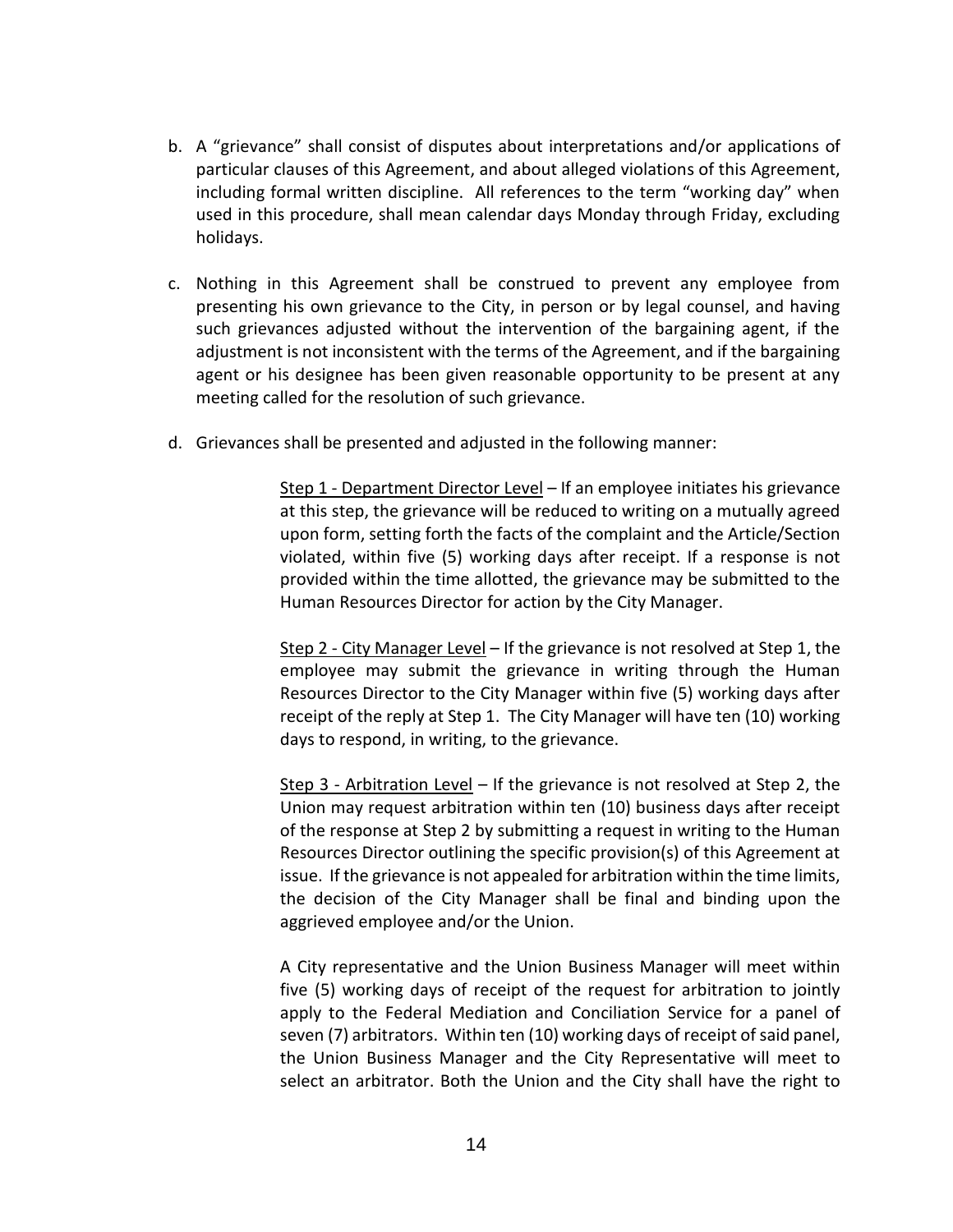strike three (3) names from the panel. Lot chance will determine who shall strike a name out first.

The arbitrator shall issue his decision no later than thirty (30) days from the date of the closing of the hearings unless a later date is mutually agreed to by the Union and the City. The decision shall be in writing and shall set forth the arbitrator's opinion and conclusions on the issue(s) submitted. The arbitrator shall limit his decision strictly to the application and interpretation of the specific provisions of this Agreement as requested by the Union and the City.

The decision of the arbitrator, if made in accordance with his jurisdiction and authority under this Agreement, shall be final and binding on the Union, the City, and employees in the bargaining unit. In reaching his decision, the arbitrator will use the preponderance of evidence standard of proof.

The arbitrator may fashion an appropriate remedy where he finds a violation of this Agreement, but no liability, monetary or otherwise shall accrue against the City or the Union. With respect to grievances involving termination of employment, the arbitrator shall not modify the City's disciplinary action unless he finds the City's action to be arbitrary or capricious.

The fees and expenses of the arbitrator shall be borne equally by both parties. Any party desiring a transcript shall bear the cost of it.

e. Failure to initiate a grievance within the time limit specified shall be determined a waiver of the grievance right. Failure at any Step of this procedure to submit the grievance to the next Step within the specified time limit shall be deemed to be acceptance of the decision at that Step. Failure at any Step of this procedure to communicate the decision on a grievance within the specified time limit shall permit the employee or the Union where appropriate, to proceed to the next Step of the grievance process.

## <span id="page-16-0"></span>ARTICLE 13 – WAGES

13.01 Effective October 1, 2021, all bargaining unit members shall receive a 5% cost of living increase, pursuant to the Memorandum of Understanding agreed to by the Union and the City on October 12, 2021.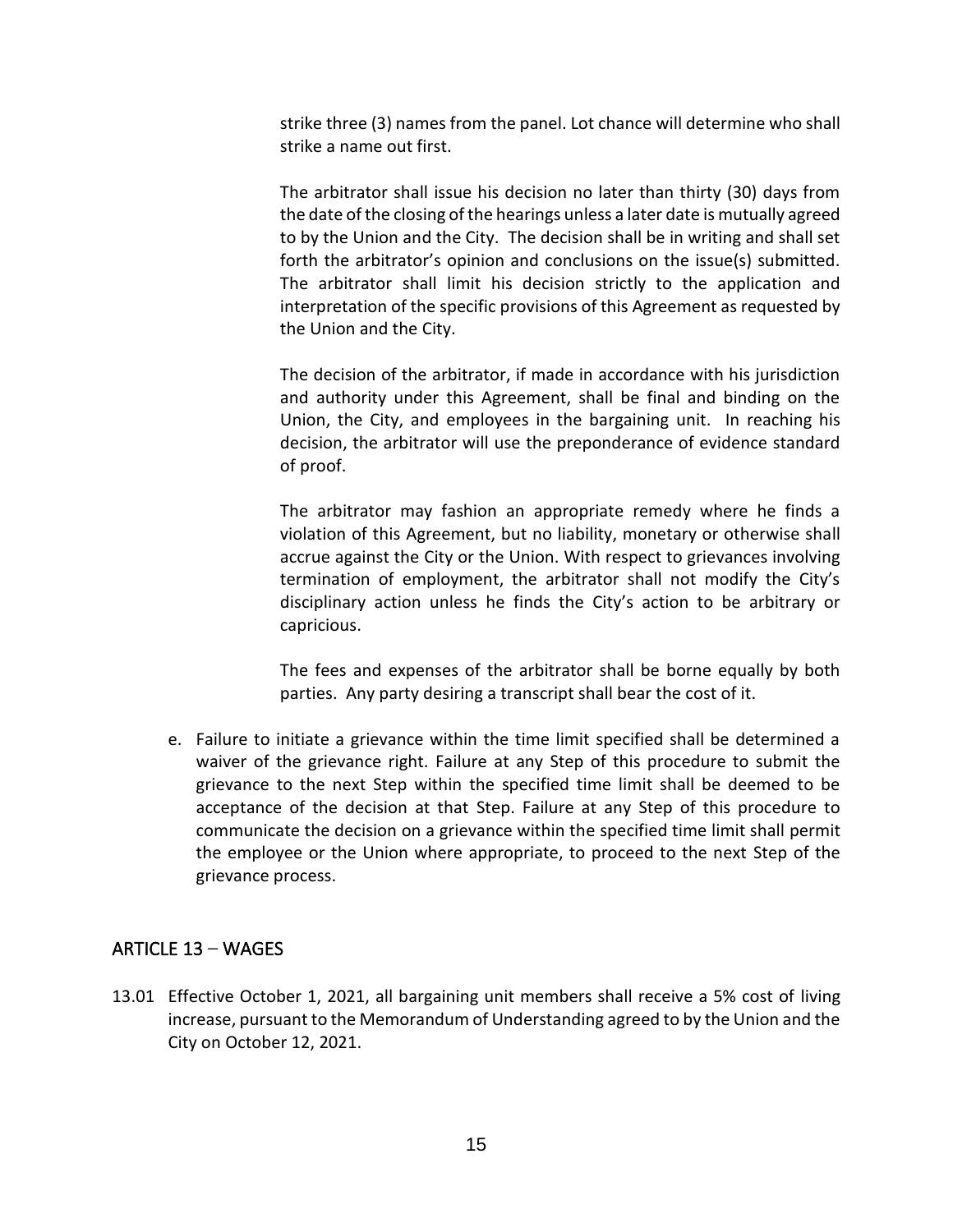- 13.03 Bargaining unit members may not exceed the top of their respective pay range. All increases are contingent upon receiving at least a "Meets Expectations" evaluation for the most recent performance review.
- 13.04 Effective on the first full pay period in October 2022 and October 2023, employees shall be advanced in pay according to a merit system outlined below. Annual appraisals will be completed on the General Employee Performance Evaluation form and will be rated as follows:
	- $\bullet$  5 Outstanding
	- 4 Exceeds Expectations
	- 3 Meets Expectations
	- 2 Improvement Needed

An overall rating for the entire review is then assigned based on a four (4) point system:

- A rating of 4 indicates the employee's performance is exemplary and far exceeds the rating criteria.
- A rating of 3 indicates the employee's performance is above average and exceeds the rating criteria.
- A rating of 2 indicates the employee's performance meets the rating criteria and is average or satisfactory
- A rating of 1 indicates the employee's performance does not meet the standards of the rating criteria and needs improvement or is unsatisfactory.

Annual merit increases will be based on the Overall Rating as follows:

- A Rating of  $4 = 4% + Cost$  of Living Increase\*
- A Rating of  $3 = 2% + Cost$  of Living Increase\*
- A Rating of  $2 = Cost$  of Living Increase Only\*
- A Rating of  $1 = No$  Increase

\* The Cost-of-Living increase for October 2022 will be based on the December 2021 Consumer Price Index for All Urban Consumers (CPI-U), South Region, with a minimum of 1.50% and a maximum of 2.50%. The Cost-of-Living increase for October 2023 will be based on the December 2022 Consumer Price Index for All Urban Consumers (CPI-U), South Region, with a minimum of 1.50% and a maximum of 2.50%. Should the CPI-U exceed 3.75%, the City and the Union agree to re-open this Article for negotiation.

- 13.05 An employee who receives an overall rating of "1" on the performance evaluation will be placed on a 90-day performance improvement plan (PIP). The employee will acknowledge his understanding of the PIP on the Performance Evaluation form. Following completion of the 90-day PIP, the employee will be further evaluated, and appropriate action taken.
- 13.06 Pay grade adjustments in the Pay and Classification Plan do not constitute a promotion.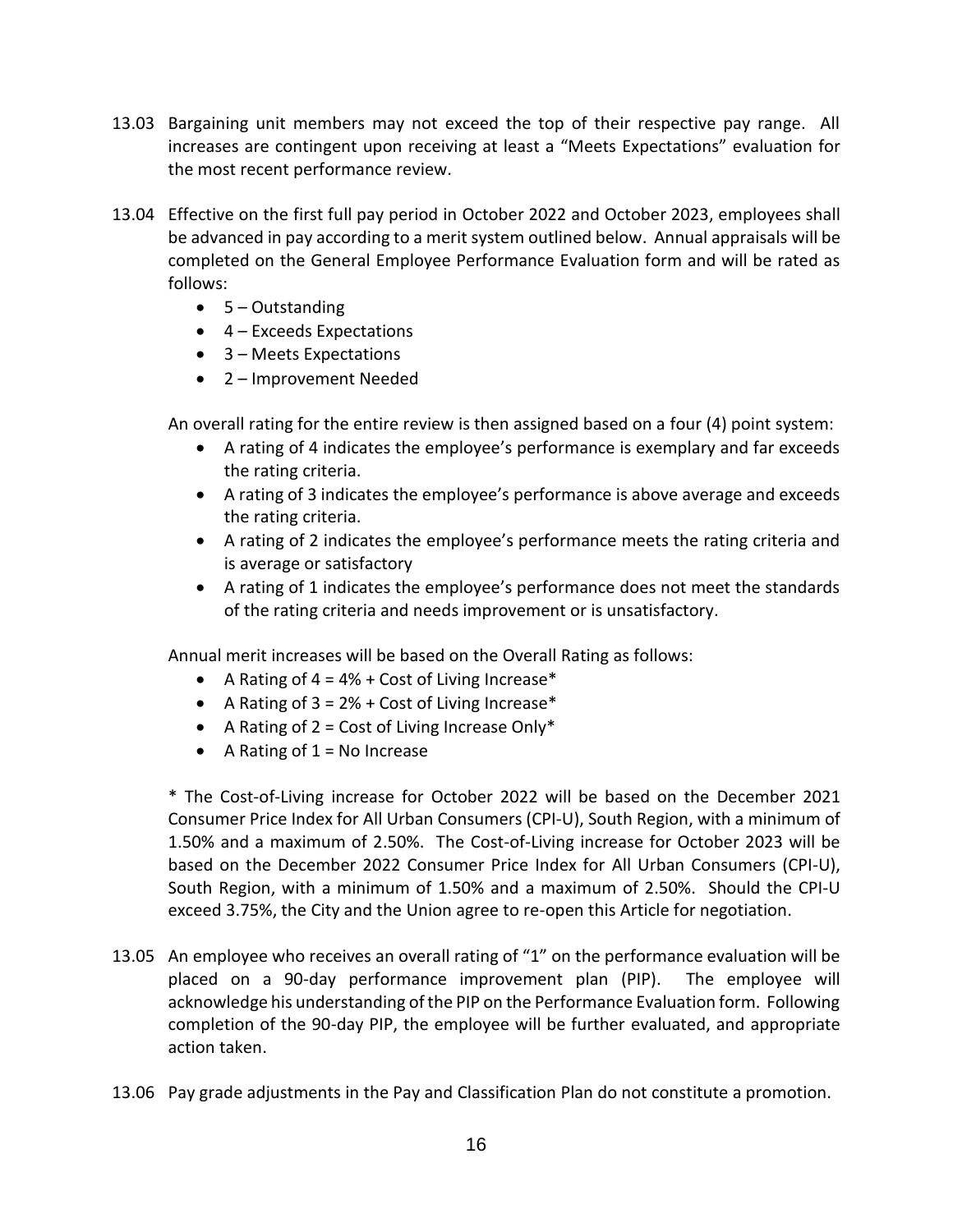13.07 Newly hired employees will receive a probationary evaluation upon completion of 180 days of service. No probationary increase will be provided at the conclusion of the probationary period.

## <span id="page-18-0"></span>ARTICLE 14 – VACATION/SICK LEAVE/PAID TIME OFF (PTO)

#### 14.01 Vacation:

a. For employees hired prior to October 1, 2004 and elected the vacation and sick leave plan, vacation shall be accrued as follows:

| Years of Service                | Length of Vacation  |
|---------------------------------|---------------------|
| Less than 1 year                | 5 days (40 hours)   |
| 1 year, but less than 5 years   | 10 days (80 hours)  |
| 5 years, but less than 15 years | 15 days (120 hours) |
| 15 or more years                | 20 days (160 hours) |

- b. Management will approve vacation based on a first-come, first served basis. In the event of a conflict, seniority rules. Leave requests shall be submitted no earlier than six (6) months in advance and with reasonable notice before the requested leave would commence unless extenuating circumstances arise. The employee will be provided a valid reason for any denied vacation time.
- c. Employees shall not be charged vacation leave for a holiday.
- d. Absence due to sickness that is more than sick leave accrued may be charged to vacation leave upon the request of the employee.
- e. Unused vacation leave shall be paid to the employee upon termination from City employment at the regular rate of pay received immediately prior to termination.

#### 14.02 Sick Leave:

- a. For employees hired prior to October 1, 2004 and elected the vacation and sick leave plan, four (4.0) hours of sick leave will be accrued bi-weekly.
- b. Employees may accrue a maximum of 1200 hours of sick leave.
- c. To be eligible to use sick leave, the employee shall call in at least fifteen (15) minutes prior to the start of the employee's shift, unless extenuating circumstances prohibit.
- d. Sick leave may be used for an illness or injury of the employee or a member of the employee's immediate family, provided a doctor's statement is received stating that it was necessary for the employee to be absent to care for the family member, if requested by the employee's supervisor. Members of the employee's immediate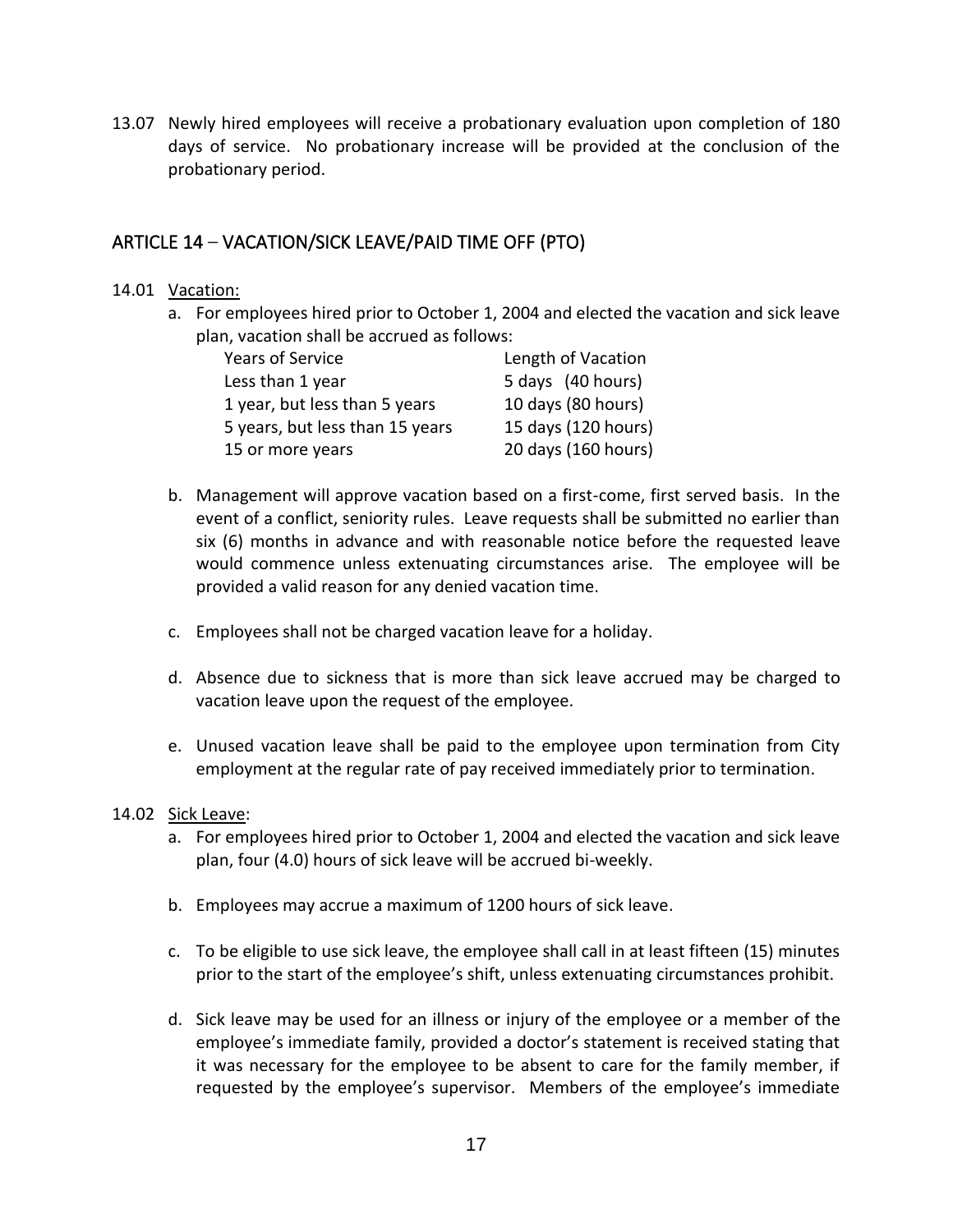family include the employee's parent or step-parent, spouse or child (to include foster children).

- e. The City, at its discretion, may require an employee to present a doctor's certificate stating that the employee was unable to work to support the sick leave taken. Failure to provide a certificate, if requested, will result in the employee being charged absence without leave and result in loss of pay for the time missed.
- f. Employees shall have the option to sell back to the City twelve (12) hours sick leave the last pay period prior to the Christmas Holiday provided the employee has used less than twenty-four hours during the fiscal year.

#### 14.03 Paid Time Off (PTO)

a. For employees hired after October 1, 2004 or employees that elected PTO instead of the vacation and sick plan, PTO shall be accrued as follows:

| Years of Service                 | Length of PTO       |
|----------------------------------|---------------------|
| Less than 1 year                 | 15 days (120 hours) |
| 1 Year, but less than 5 years    | 20 days (160 hours) |
| 5 years, but less than 10 years  | 25 days (200 hours) |
| 10 years, but less than 15 years | 28 days (224 hours) |
| 15 or more years                 | 32 days (256 hours) |

- b. Effective October 1, 2022, employees will be allowed to carry forward unused PTO to a maximum of 900 hours. Effective October 1, 2023, employees will be allowed to carry forward unused PTO to a maximum of 600 hours.
- c. Management will approve PTO based on a first-come, first served basis. In the event of a conflict, seniority rules. Leave requests shall be submitted no earlier than six (6) months in advance and with reasonable notice before the requested leave would commence unless extenuating circumstances arise. The employee will be provided a valid reason for any denied PTO time.
- d. Employees shall not be charged PTO leave for a holiday.
- e. Employees who opted into the PTO plan when initially offered in 2004 may have accrued sick leave time kept in a separate bank. Employees will be allowed to use this sick leave time with a doctor's statement. Employees will be allowed to use time from this bank for illness or injury for their spouse or children provided they reside in the same household, and they present a doctor's statement stating their presence is needed.
- f. Up to forty (40) hours of PTO will be paid out upon voluntary separation or retirement with the City.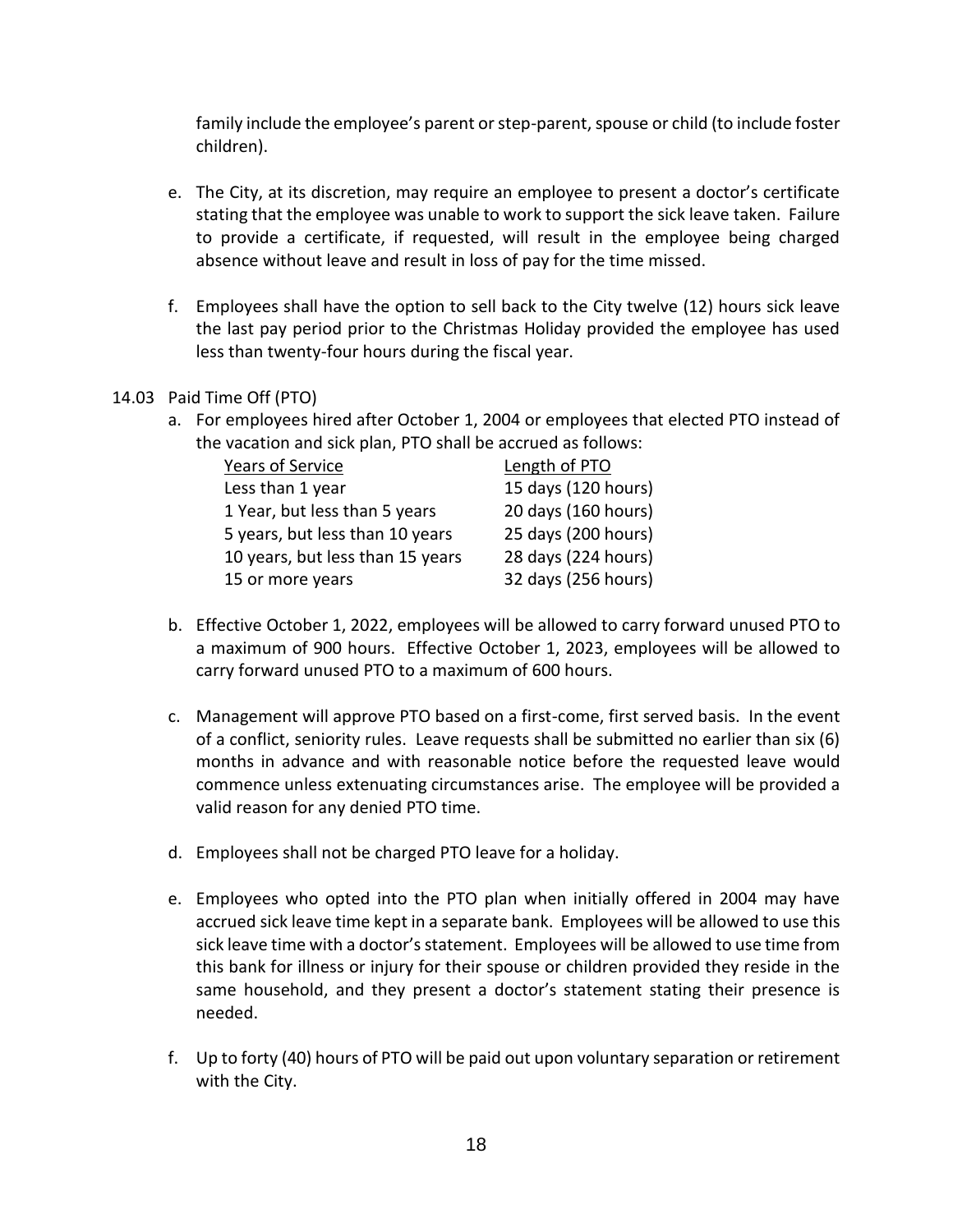## <span id="page-20-0"></span>ARTICLE 15 – LEAVE OF ABSENCE AND OTHER FORMS OF LEAVE

- 15.01 Family & Medical Leave (FMLA): The City and the Union agree to observe the requirements of the Family Medical Leave Act. Eligible employees may take up to twelve (12) work weeks of leave in a rolling 12-month period for one or more of the following reasons:
	- The birth of a son or daughter or placement of a son or daughter with the employee for adoption or foster care;
	- To care for a spouse, son, daughter, or parent who has a serious health condition;
	- For a serious health condition that makes the employee unable to perform the essential functions of his or her job; or
	- For any qualifying exigency arising out of the fact that a spouse, son, daughter, or parent is a military member on covered active duty or call to covered active duty status.

Employees shall notify the Human Resources Department 30 days in advance when the need for leave is foreseeable. When the need for leave is foreseeable less than 30 days in advance or is unforeseeable, employees must provide notice as soon as possible and practicable under the circumstances. Human Resources will provide written notice to the employee after notification received of approval/denial of leave.

Employees may use accrued PTO, Sick or Vacation leave for FMLA; otherwise, it will be unpaid.

- 15.02 Military Leave: Both parties hereto agree to comply with the Uniformed Services Employment and Reemployment Rights Act (USERRA) and Florida law regarding military leave.
- 15.03 Bereavement Leave: The City shall grant up to five (5) days of paid bereavement leave due to the death of an immediate family member. Immediate family is defined as the employee's parent or stepparent, spouse, or child (to include foster children).

Up to three days of paid bereavement leave will be provided due to the death of the employee's parent-in-law, child's spouse, sibling, grandparents, or grandchildren. Special consideration will also be given to any other person whose association with the employee was similar to any of the above relationships.

One day of bereavement leave may be granted due to the death of any other family member not included above who is related by blood or marriage in order that the employee may attend funeral services.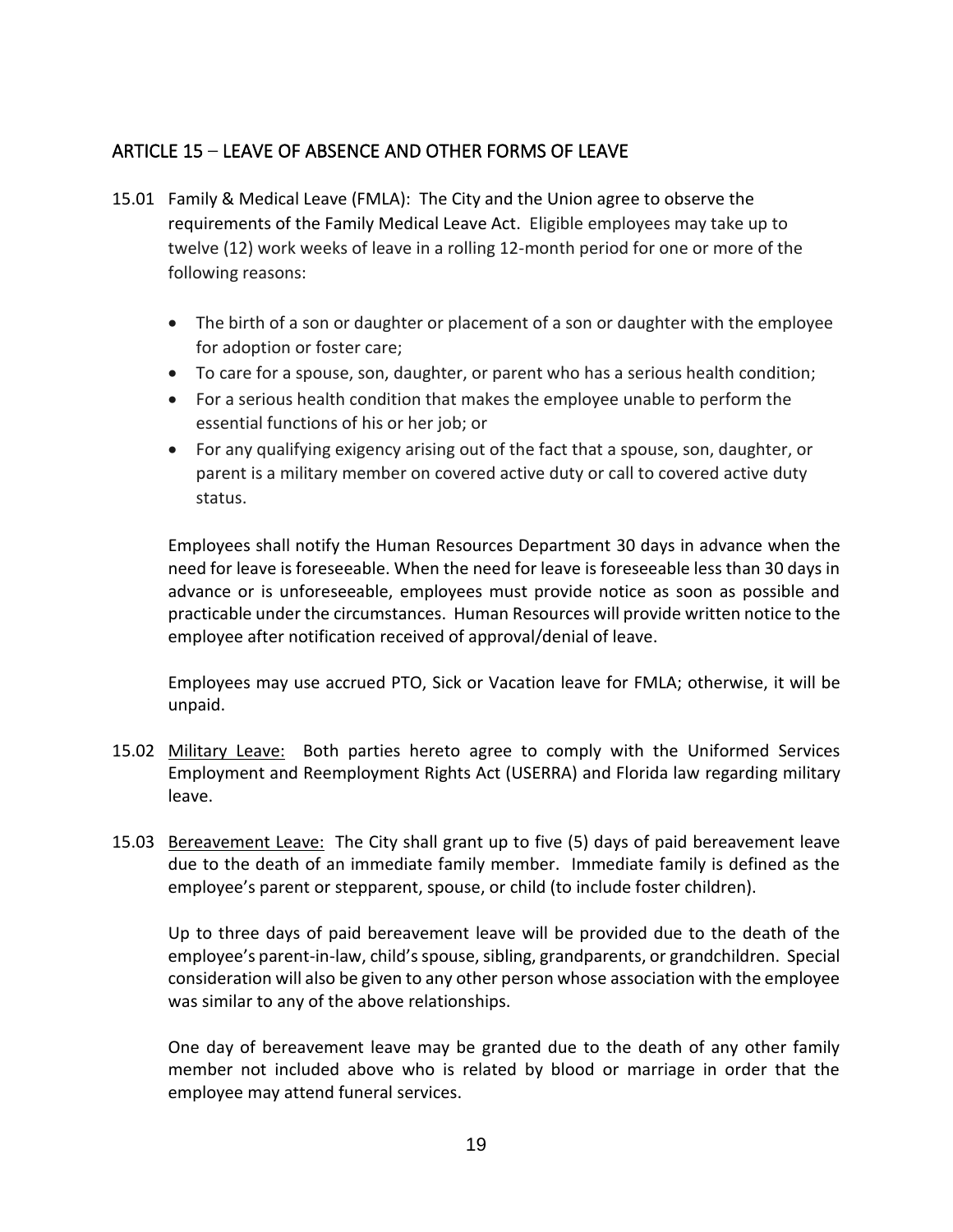15.04 Jury Duty: An employee summoned to jury duty or subpoenaed or summoned to appear in court as a witness in connection with the performance of duties with the City will be granted administrative leave with pay. If released by the court prior to the end of the employee's normally scheduled workday, the employee is expected to return to work.

Eligibility for administrative leave requires the employee to deposit with the Finance Department any monetary payment received for jury duty or court appearance.

15.05 Personal Leave of Absence (Non-FMLA): All requests for a leave of absence (Non-FMLA) shall be in writing and approved by the Department Director and City Manager. Employee shall not engage in any outside employment during an authorized personal leave of absence unless approved in advance by the City Manager. It is understood and agreed that all leaves of absence shall be without pay and will not exceed thirty (30) calendar days per year.

## <span id="page-21-0"></span>ARTICLE 16 – HOLIDAYS

16.01 The following holidays are designated as paid holidays: New Year's Day Martin Luther King, Jr. Day Good Friday

Memorial Day Juneteenth Independence Day Labor Day Veterans Day Thanksgiving Day Friday following Thanksgiving Day Christmas Eve Christmas Day

Whenever any paid holiday listed above occurs on a Saturday, the preceding business day shall be considered as a holiday. When any paid holiday occurs on Sunday, the following business day shall be considered as a holiday. Some bargaining unit positions may observe the holiday on the day of the week it occurs, rather than the day prior or next day (e.g., Plant Operators).

16.02 Employee shall receive their regular rate of pay for each designated holiday for the regular scheduled workday (e.g., 8, 10 or 12 hours).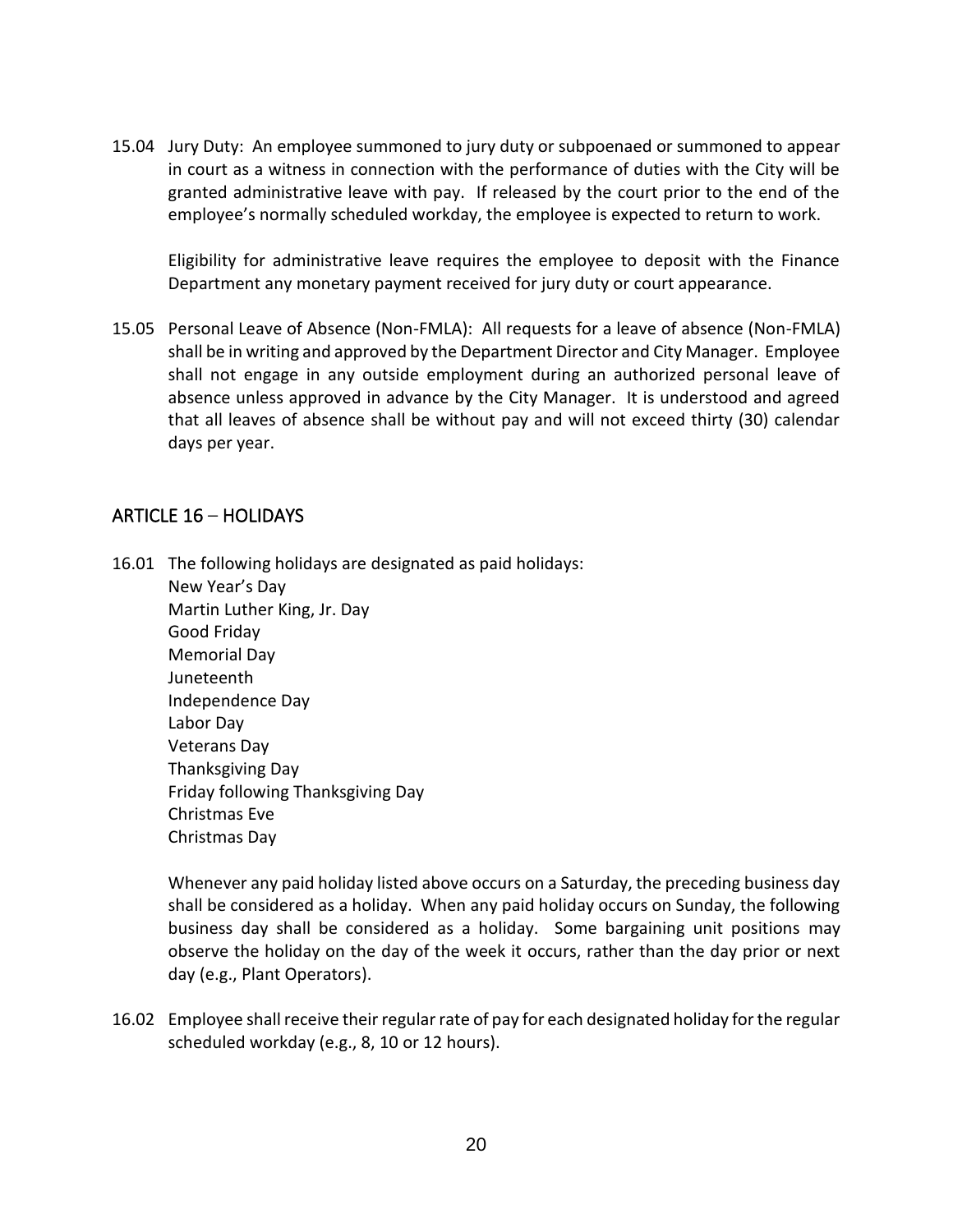- 16.03 Employees required to work on a holiday will receive the holiday pay in Section 16.02 above plus a rate of one and one-half  $(1 \frac{1}{2})$  times their base rate of pay for all hours worked that day.
- 16.04 In computing overtime, holidays shall be counted as days worked; however, if a holiday falls on an employee's regular day off, then the holiday shall not be counted as time worked.
- 16.05 In order to be paid for a holiday, an employee must work or be in a pre-approved paid leave status (PTO, sick, vacation, FMLA) the scheduled workday before and after the holiday. Upon furnishing a doctor's excuse for a minimal notice PTO leave, the PTO may be approved at the discretion of the Department Director.

## <span id="page-22-0"></span>ARTICLE 17 – EMPLOYEE BENEFITS

- 17.01 Medical Insurance: The City shall provide individual basic medical insurance for employees. Employees hired prior to October 1, 2013 shall contribute forty-five percent (45%) of the cost of insurance for dependent coverage. Employees hired on or after October 1, 2013 shall contribute fifty percent (50%) of the cost of insurance for dependent coverage for the period of this Agreement.
- 17.02 Life Insurance: The City agrees to provide term life insurance coverage for employees at no cost to the employee. The benefit provided shall be one times the employee's annual salary, rounded to the nearest thousand and recalculated annually.
- 17.03 Pension Plan: The City provides for a defined benefit pension plan, The General Employees' Pension Plan, with a six-year vesting period. Both the City and the employees contribute to the fund. The City agrees to maintain a defined benefit pension plan as it now exists. Any change to the plan that requires an increase in the employee contribution shall be mutually agreed upon by the employees, the City, and the General Employees' Pension Board.
- 17.04 Employee Assistance Program: The City agrees to provide an Employee Assistance Program at no cost to the employees. Through the Employee Assistance Program, the City provides confidential access to professional counseling services for assistance in confronting certain personal issues. More information about this program may be found in the City's Personnel Policy Manual or by contacting the Human Resources Department.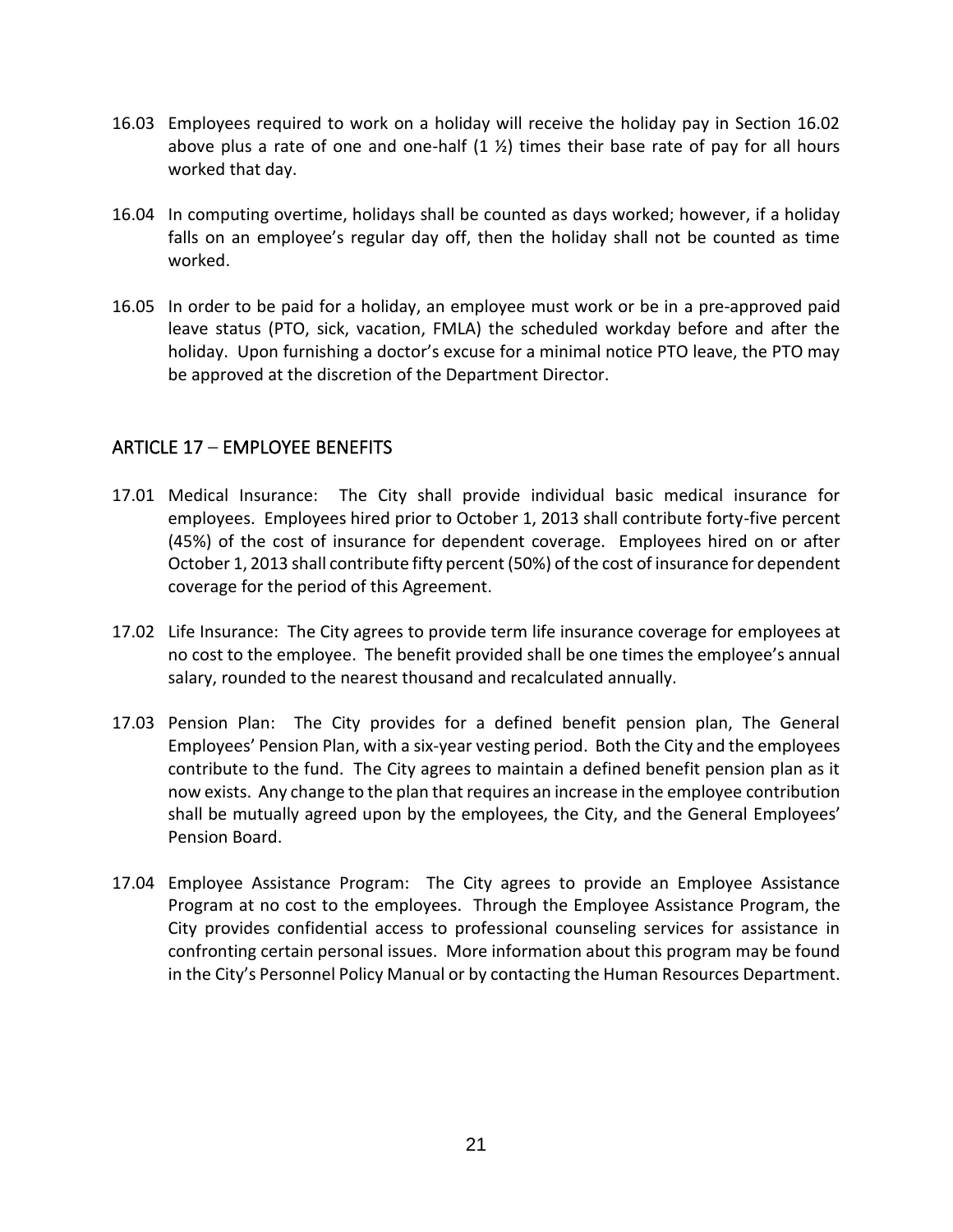## <span id="page-23-0"></span>ARTICLE 18 – EDUCATIONAL ASSISTANCE

- 18.01 The City may make educational assistance available to regular full-time employees who have completed 180 calendar days of service. While educational assistance is expected to enhance performance and abilities, the City cannot guarantee that participation in formal education will result in advancement, a different job assignment or pay increases.
- 18.02 The Union agrees that the City's Personnel Policy Manual will cover the educational assistance program under this Article.
- 18.03 Employees approved for educational assistance must agree to remain with the City for a period of two (2) years from the date of completion of each educational assistance received. Failure to complete the service requirement obligates the employee to repay the City on a pro-rated basis  $(1/24<sup>th</sup>$  credit is given for each month of service following completion of the educational assistance program). This provision does not obligate the City to employ an employee for any set duration.

## <span id="page-23-1"></span>ARTICLE 19 – UNIFORMS

- 19.01 An annual uniform allowance of three-hundred dollars (\$300) will be provided to employees required to wear uniforms, excluding Maintenance Department employees who perform automotive maintenance duties as their primary job function. The automotive maintenance employees will be provided a uniform service, as determined by the City in lieu of the \$300 uniform allowance. Uniform allowances will be issued in two installments each fiscal year: \$150 in the first full pay period of October and \$150 in the first full pay period of April. Uniform purchases may include shirts, slacks, shorts (if wearing of shorts is not a safety issue), hats, jackets, and rain gear, and must have the City emblem if feasible. Employees receiving the uniform allowance will be required to be in uniform when on duty. Uniforms will not be worn while in an off-duty status except while traveling to and from work.
- 19.02 The employee will provide for the cleaning and repair of uniforms. Upon leaving City employment, all uniform shirts will be returned.
- 19.03 The City will appropriate two hundred dollars (\$200) per administrative employee each fiscal year as a clothing allowance. Clothing allowances will be issued in two installments each fiscal year: \$100 in within the first full pay period of October and \$100 in the first full pay period of April.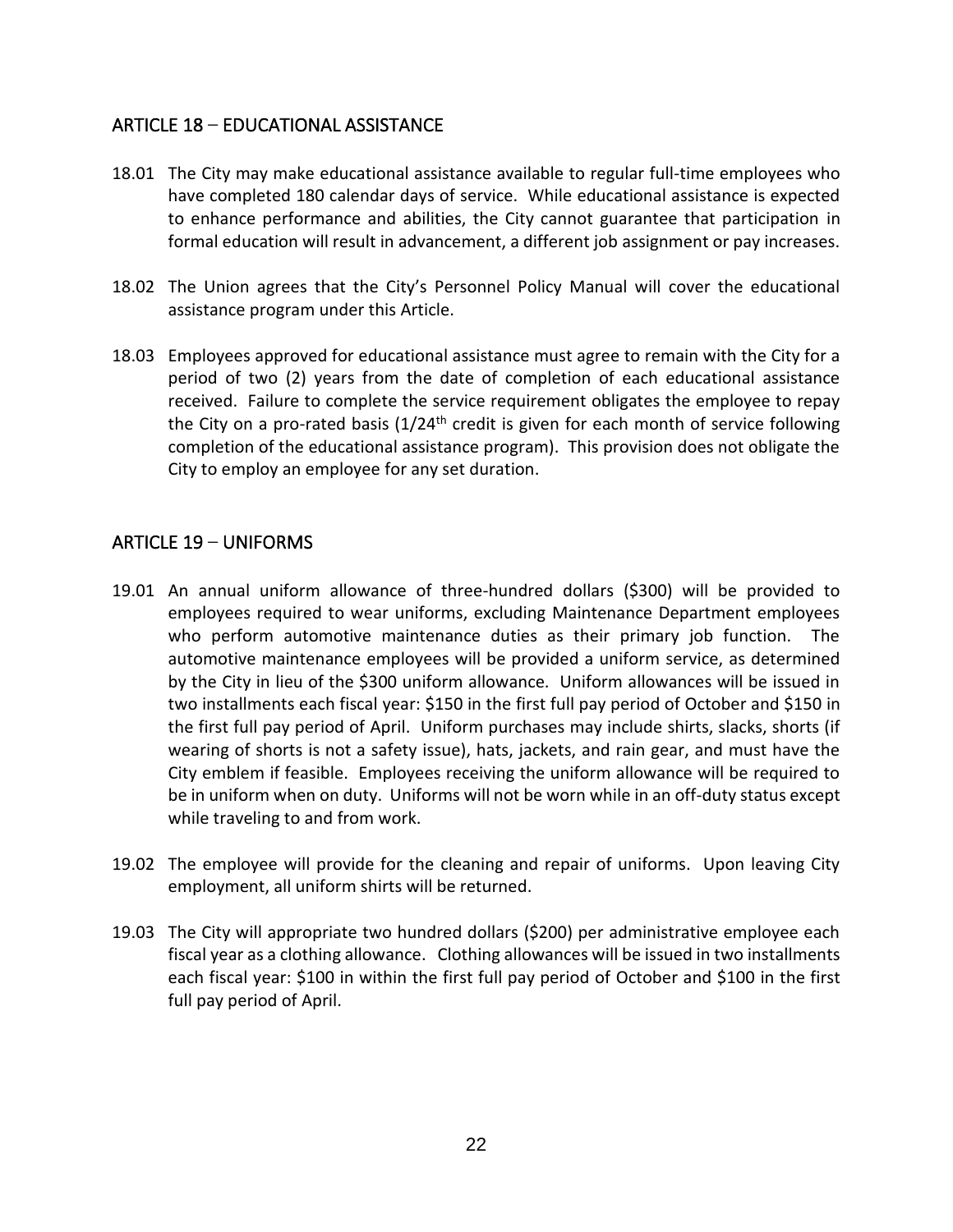## <span id="page-24-0"></span>ARTICLE 20 – SAFETY & HEALTH

- 20.01 Both the City and the Union agree to make a concerted effort to conform and comply with applicable laws as to safety and health.
- 20.02 The City and the Union will cooperate in the continuous objective of eliminating safety and health hazards due to unsafe working conditions. No employee shall be required to perform work where there is imminent danger to life and/or limb.
- 20.03 Employees covered by the Agreement shall comply with all safety rules and regulations established by the City.
- 20.04 Should an employee believe that unsafe working conditions exist in any work area, the employee, shall, as soon as possible, report the condition to his immediate managerial supervisor. The supervisor shall investigate the report and respond to the employee in writing with his findings within five (5) working days. Should the employee disagree with the supervisor's response, the employee may report condition to his Department Director.
- 20.05 In compliance with established safety practices and laws, the City agrees to provide personal protective equipment, safety wearing apparel and other necessary equipment required to protect employees from injury or disease. Safety apparel shall include safety boots, safety glasses, gloves, hard hats, ear protection, and chaps.
- 20.06 The City agrees to provide a three-hundred-dollar (\$300) safety shoe allowance to employees required to wear safety shoes in the performance of their duties. The safety shoe allowance will be paid each fiscal year during the contract period. Safety shoes must meet ASTM F2412 and ASTM F2413 standards.
- 20.07 The City agrees to subsidize up to one-hundred-fifty dollars (\$150) each fiscal year during the contract period towards the purchase of prescription safety glasses. Safety glasses must meet ANSI Standard #Z87.1 and have side shields. The employee must wear side shields on safety glasses while on duty. Employees are required to submit their purchase receipt to Finance for reimbursement.
- 20.08 Failure of employees to wear appropriate personal protective equipment for the job being performed will be considered willful neglect, subject to discipline. Employees who fail to follow established safety regulations, fail to use all personal protective equipment provided by the City, and/or fail to work in a safe manner, shall constitute just cause for discipline, up to and including termination.
- 20.09 The City shall maintain a workplace safety program in accordance with the City's Personnel Policy Manual. The Union shall have representation on the Safety Committee.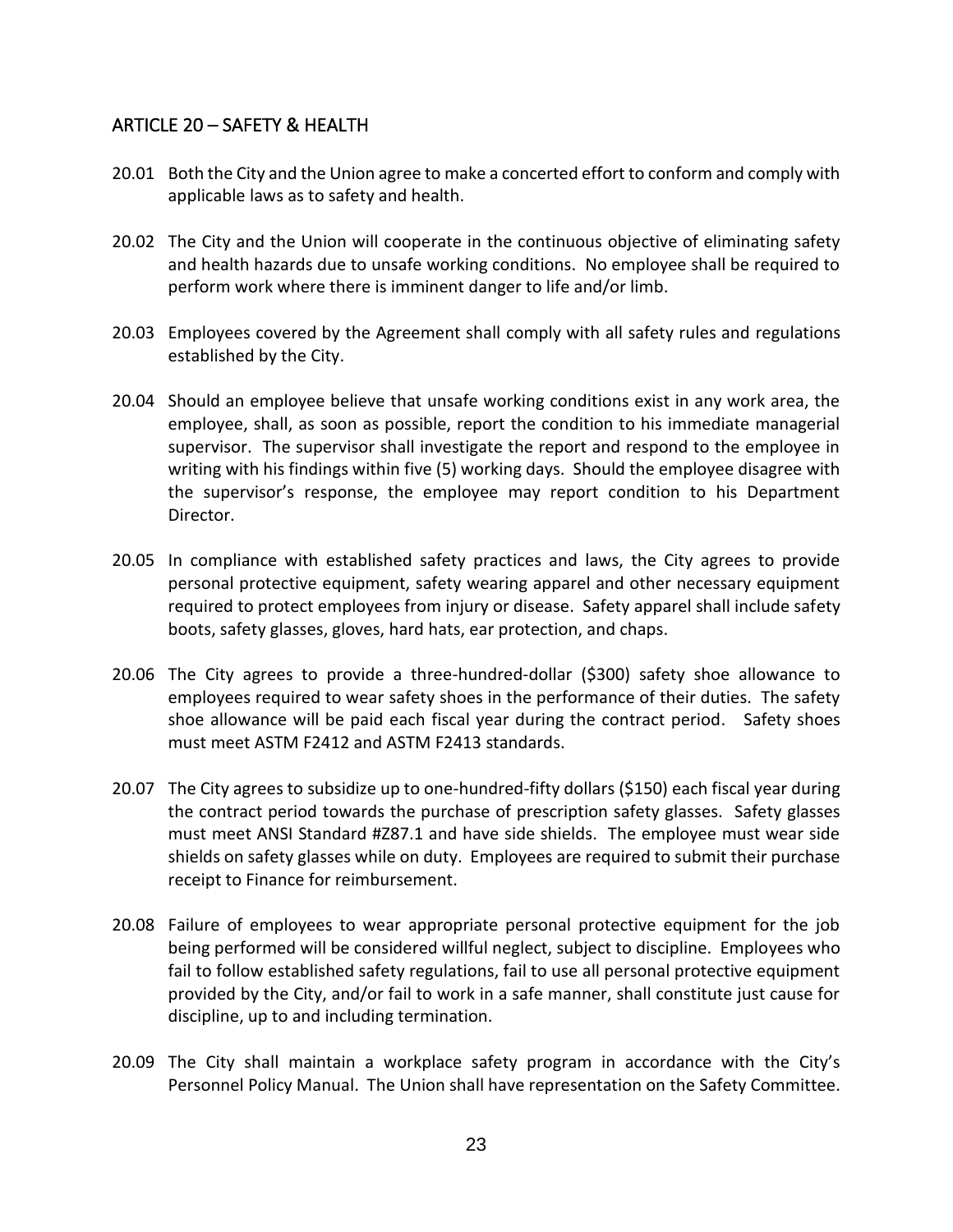- 20.10 The City agrees to provide first aid kits that are accessible to employees. The City also agrees to provide transportation to medical facilities if an employee is injured on the job and requires such transportation.
- 20.11 The City agrees to provide Bloodborne Pathogen Training to employees. The City agrees to provide Hepatitis B vaccinations at no cost for employees in at-risk positions, if the employee desires.

## <span id="page-25-0"></span>ARTICLE 21 – WORKERS COMPENSATION

- 21.01 Workers' compensation benefits will be provided in accordance with the Workers' Compensation Law, Chapter 440, Florida Statutes, to an employee who is disabled because of an on-the-job injury arising out of, and in the course of, activities related to his employment.
- 21.02 An employee who sustains an injury resulting in disability which is compensable under the Worker's Compensation Law shall be carried in full pay status for a period not exceeding seven (7) days. Under no circumstances shall the employee receive more than one-hundred percent (100%) of regular earnings while on Workers Compensation leave. Such pay will be contingent upon written confirmation of inability to work from the Workers Compensation physician treating the employee.
- 21.03 If the employee is unable to resume work at the end of the seven (7) day period, Workers' Compensation payments will commence. The employee may elect to use his PTO, or sick and vacation time to make up the difference between the Worker's Compensation payment and his base salary. If the employee desires to use accrued leave to supplement Worker's Compensation payments, the employee must request the leave in writing to his supervisor. The employee's department will report the hours used to payroll on a biweekly basis. If a holiday occurs during the employee's absence, and accrued leave is being used, the supplement for the holiday shall be charged to holiday pay.
- 21.04 Employees will continue to accrue PTO, or sick and vacation leave while on Workers Compensation, for up to twelve (12) weeks. If the employee is not able to return to duty (or light duty if available) after twelve (12) weeks, no further leave accrual will occur, and the employee's pay will revert exclusively to Workers Compensation payments.
- 21.05 Failure to return to work upon release by the Workers Compensation physician for a period of three scheduled workdays will be treated as a resignation.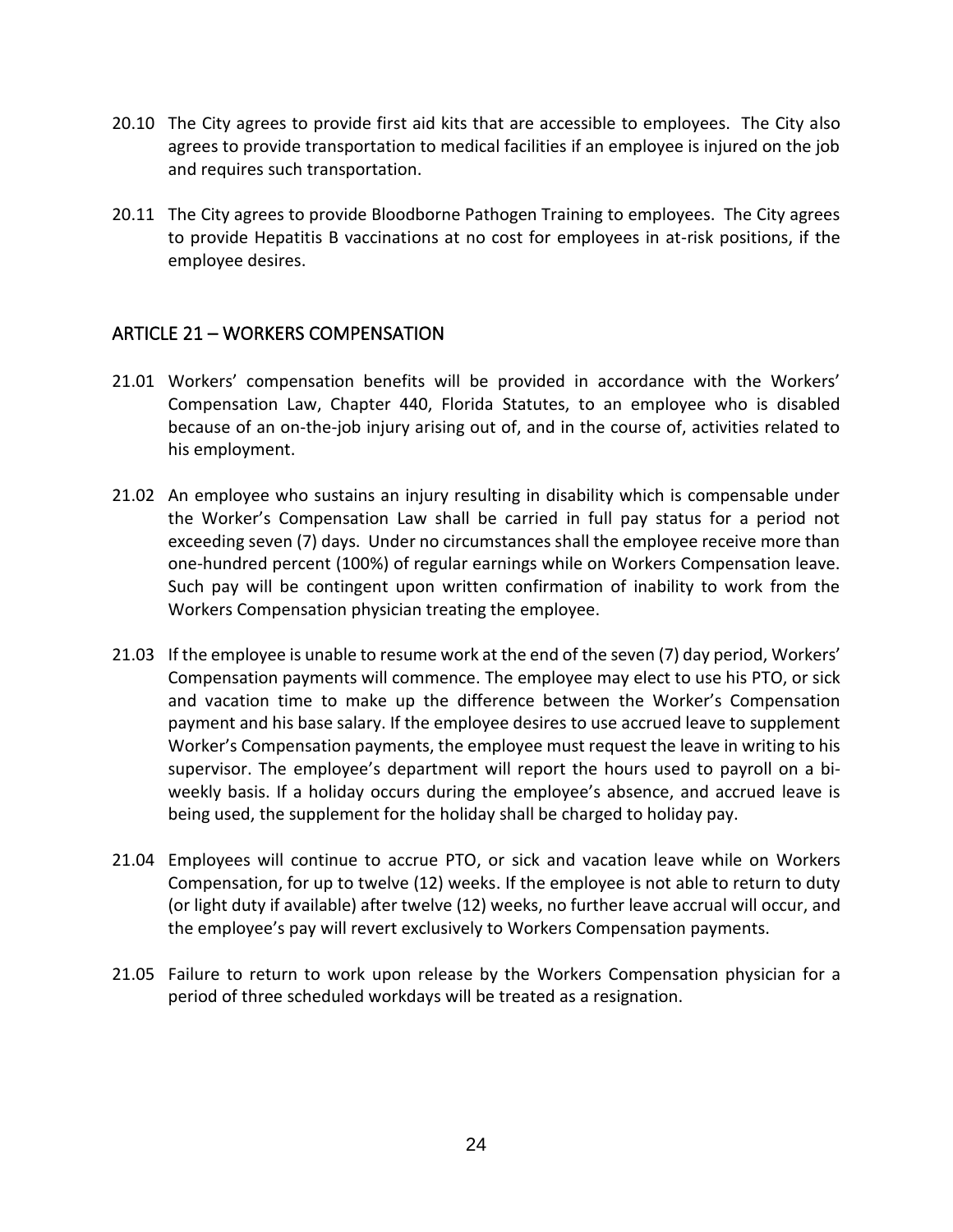## <span id="page-26-0"></span>ARTICLE 22 – DRUG & ALCOHOL TESTING

22.01 In the interest of public and employee safety, and the professional image of City government, the City has implemented a drug and alcohol-free workplace policy. The Union agrees to support the City policy and understands that random, reasonable suspicion, and post-accident drug and alcohol testing will be required of employees in the bargaining unit. Any employee who refuses to comply with a legitimate order for testing, who provides false information in connection with a test, or who attempts to falsify test results through tampering, contamination, adulteration, substitutions, or any other means shall immediately be removed from duty, placed on leave without pay status, and terminated from City employment.

The City and Union agree to follow the City's Personnel Policy on Drug Testing.

## <span id="page-26-1"></span>ARTICLE 23 – SEVERABILITY

23.01 In the event any article, section, or portion of this Agreement is deemed invalid or unenforceable by any court of competent jurisdiction, such decision shall apply only to the specific article, section, or portion thereof specified in the court's decision. Upon request of either party, the parties agree to meet for the purpose of negotiating a substitute for that specific article, section, or portion thereof. All other articles, sections, and portions of this Agreement shall remain valid and enforceable.

## <span id="page-26-2"></span>ARTICLE 24 – ENTIRE AGREEMENT

- 24.01 The Parties acknowledge that during negotiations which resulted in this Agreement, each Party had the unlimited right and opportunity to make demands and proposals with respect to any subject or matter not removed by law from the area of collective bargaining, and that the understanding and agreements arrived at by the parties after the exercise of that right and opportunity are set forth in this Agreement.
- 24.02 Prior Actions: This Agreement supersedes and cancels all prior practices and agreements, whether written or oral; all prior charges, complaints, grievances, discharges, reprimands, and other disciplinary actions; and constitutes the complete and entire Agreement between the parties.
- 24.03 Except as provided elsewhere, this Agreement shall be effective from October 1, 2021 through September 30, 2024.